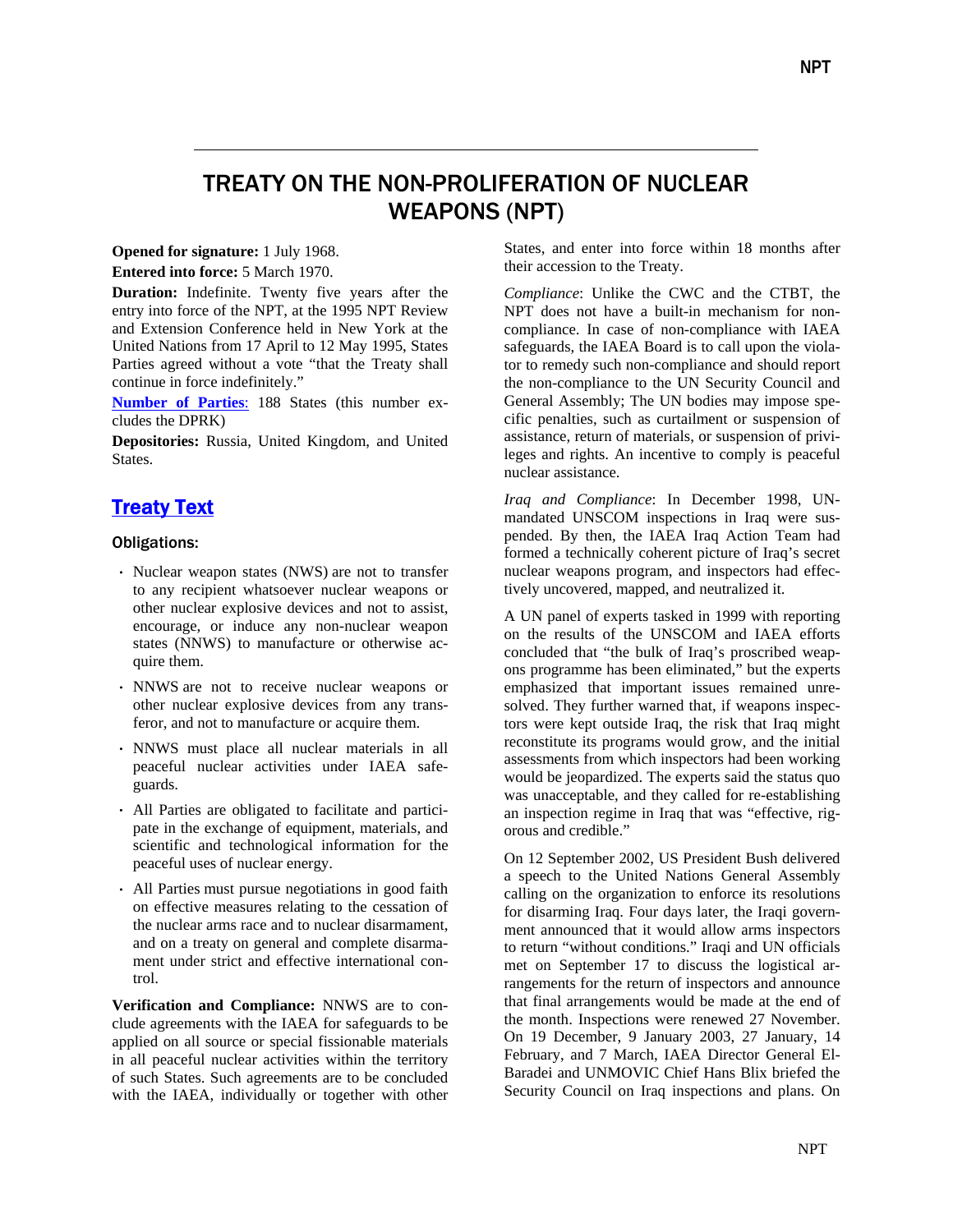18 March 2003, UN inspectors were withdrawn from Iraq due the US invasion of Iraq.

*DPRK and Compliance*: The DPRK is the only State to announce its intention to withdraw from the NPT. On 12 March 1993, the DPRK announced its intention to withdraw based on its supreme national interests, citing the Treaty's withdrawal clause (Article X (2). North Korea gave two reasons for its intention to withdraw: (1) the Team Spirit "nuclear war rehearsal" military exercises, and (2) the IAEA demand for special inspection of two suspect sites. On 11 June, one day before its withdrawal from the NPT was due to take effect, bilateral negotiations with the United States resulted in North Korea suspending the "effectuation" of its withdrawal and accepting normal IAEA inspection of the seven sites it had declared in its initial report to the Agency. The United States and DPRK signed an Agreed Framework in Geneva 21 October 1994.

The DPRK, which joined the IAEA in 1974, withdrew its membership from the IAEA 13 June 1994. The DPRK Safeguards Agreement with the IAEA remains in force, although there have been difficulties in verifying the DPRK's compliance. In September 2000, the Secretariat determined that it would need three to four years to carry out all the activities required to verify the correctness and completeness of the initial report. The focus has shifted from the actual substantive work to obtaining full DPRK cooperation to carry out these activities. So far the DPRK has not agreed to even discuss a program of work. The last technical meeting was held in November 2001.

A new phase started on 16 October 2002 with the announcement by the United States that the DPRK side had acknowledged, in talks with Assistant Secretary Kelly in early October that it had a "program to enrich uranium for nuclear weapons." On 29 November, the Board of Governors adopted a resolution without a vote in which the Board insisted that the DPRK should reply and cooperate with the Agency. On 22 December, the DPRK started to cut IAEA seals and disable IAEA surveillance cameras at its nuclear facilities. On 27 December, it ordered the IAEA inspectors to leave the country.

In light of these developments the IAEA Board of Governors adopted a new resolution 6 January 2003 in which the DPRK was called upon to cooperate urgently with the Agency. The Board affirmed that unless the DPRK would take all required safeguards measures, it would be in further non-compliance with its safeguards agreement.

*DPRK Withdrawal:* On 10 January 2003, the Security Council again received notification from North Korea of the country's withdrawal from the NPT. The DPRK government announced that its withdrawal "will come into force automatically and immediately" on the next day, claiming that it had suspended its 1994 withdrawal from the Treaty on the last day of the required three-month notice period and thus did not need to give additional notice to other NPT Parties and the Security Council as required under Article X of the Treaty.

Following North Korea's announcement on 10 January 2003, the Board of Governors adopted a third resolution (GOV/2003/3) on 12 February 2003, declaring that North Korea was "in further noncompliance with its obligations under its Safeguards Agreement pursuant to the NPT" and decided to report "to the United Nations General Assembly and the Security Council, North Korea's continued noncompliance and the Agency's inability to verify nondiversion of nuclear material that is subject to safeguards."

Although no statement on North Korea's withdrawal has to date been issued by the NPT States Parties, the generally held view is that North Korea's withdrawal came into effect on 10 April 2003 when its threemonth notice of withdrawal expired. Moreover, the 2003 session of the Preparatory Committee (Prep-Com) for the 2005 Review Conference did not take any specific decision with regard to North Korea's withdrawal. Instead, the PrepCom Chairman in his factual summary of the meeting stated *inter alia* that the "States parties felt that the DPRK's decision to withdraw from the Treaty represented a serious challenge to the global non-proliferation regime" and that the "States parties called upon the DPRK to dismantle its nuclear weapons programme in a prompt, verifiable and irreversible way" (see paragraph 28 of the Chairman's factual summary).

**Other Major Provisions:** Other major provisions include the right of any group of States to conclude regional treaties to assure the absence of nuclear weapons in their respective territories; and the convening of review conferences every five years (six review conferences have been held: in 1975, 1980, 1985, 1990, 1995, and 2000).

The NPT was accompanied by United Nations Security Council Resolution (UNSCR) 255 (19 June 1968) on security assurances to NPT NNWS. On 11 April 1995, the five NWS through UN Security Council Resolution 984 issued harmonized negative security assurances for NNWS parties to the NPT.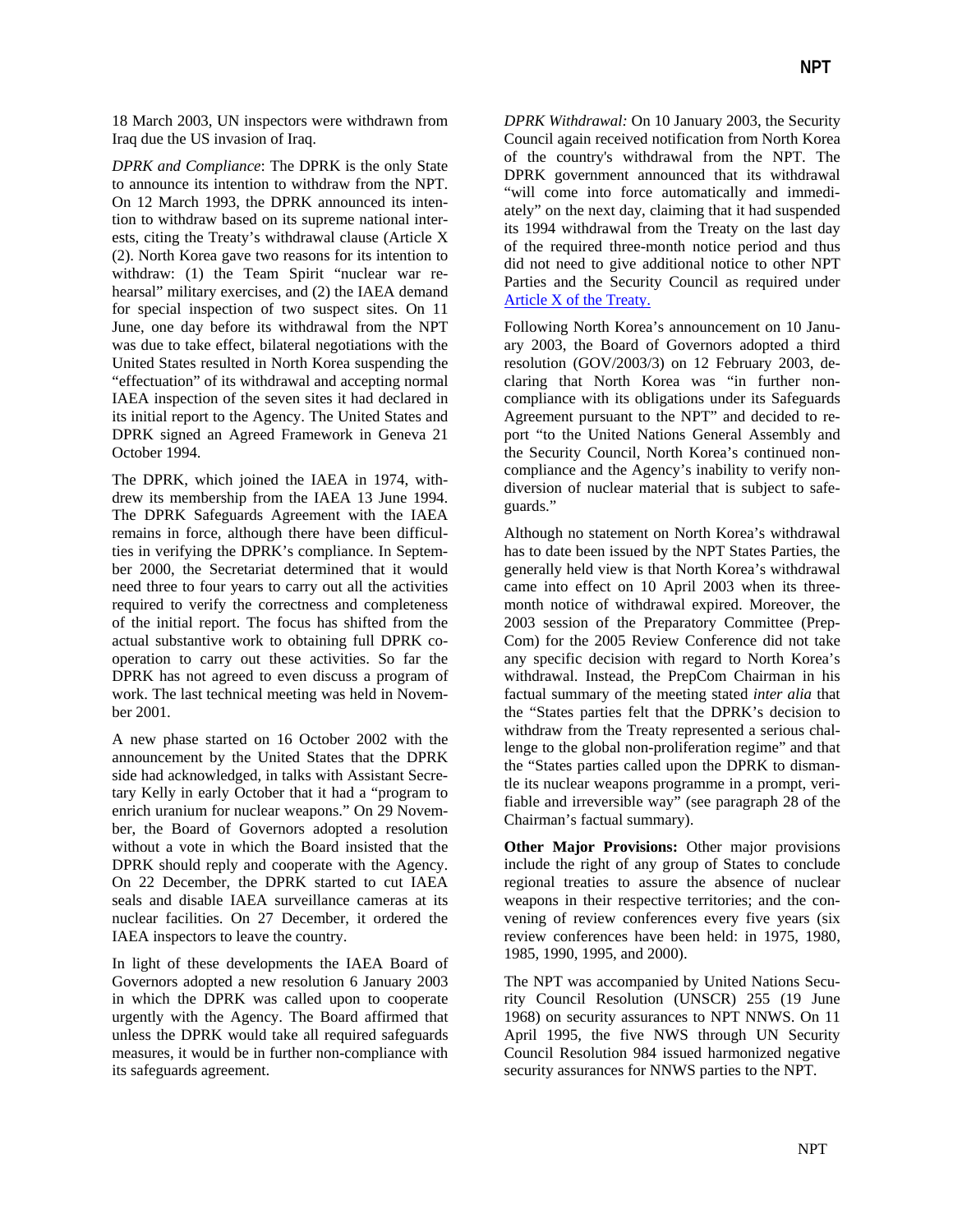## **2005 Review Conference**

The seventh Review Conference of the NPT was held in New York from 2-27 May, and was attended by 153 States Parties. Also in attendance were a number of international and regional inter-governmental organizations, including representatives from the International Atomic Energy Agency (IAEA), the Agency for the Prohibition of Nuclear Weapons in Latin America (OPANAL), the International Committee of the Red Cross, the Organization for the Prohibition of Chemical Weapons (OPCW), the Preparatory Commission for the Comprehensive Nuclear-Test-Ban Treaty, the African Union, the League of Arab States, and the Parliamentary Assembly of the North Atlantic Treaty Organization (NATO). Nearly 120 nongovernmental organizations (NGOs) and research institutions were also present for the Conference.

The Conference opened with the election of the president of the Conference by acclamation, Ambassador Sergio de Queiroz Duarte of Brazil, and the confirmation of the Conference Secretary-General, Jerzy Zaleski (Senior Political Officer, United Nations Department for Disarmament Affairs, Geneva). The Committee officers consisted of Ambassador Sudjadnan Parnohadiningrat (Indonesia) chairing Main Committee I, Ambasador László Molnár (Hungary) chairing Main Committee II, Ambassador Elisabet Borsiin Bonnier (Sweden) chairing Main Committee III, Ambassador Doru Romulus Costea (Romania) chairing the Drafting Committee, and Ambassador Philip Richard O. Owade (Kenya) chairing the Credentials Committee.

Following the election of the Conference President and Secretary-General, the first plenary was addressed by United Nations [Secretary-General Kofi](http://www.un.org/events/npt2005/statements/npt02sg.pdf)  [Annan,](http://www.un.org/events/npt2005/statements/npt02sg.pdf) who made an impassioned plea for the delegations to strengthen the nuclear nonproliferation regime and "come to terms with all the nuclear dangers that threaten humanity." The Secretary General was followed by IAEA [Director-General Mohammad](http://www.un.org/events/npt2005/statements/npt02iaea.pdf)  [ElBaradei](http://www.un.org/events/npt2005/statements/npt02iaea.pdf) who described the need to strengthen the Agency's verification regime, address the proliferation-sensitive aspects of the nuclear fuel cycle, secure nuclear material, commit to nuclear disarmament, and enforce compliance.

From the afternoon of 2 May to 11 May, the Conference heard opening statements from 93 States Parties, including the regional and political groupings of the European Union, the New Agenda Coalition (NAC), the Non-Aligned Movement, the Arab Group, the Caribbean Community (CARICOM), and the Pacific Islands Forum Group. These opening statements presented some of the key issues that the Conference was expected to discuss but offered few proposals as to how the Conference may address them. The challenges detailed in these statements include:

- *Treaty compliance*-A number of states noted the need to enhance compliance with Articles I and II of the Treaty
- *Safeguards*-Several states called for the Additional Protocol to become the new safeguard standard while others stressed the voluntary nature of the Protocol and suggested that a compromise was needed for such a measure to be adopted.
- *The Nuclear Fuel Cycle*-A number of states, as well as IAEA Director-General El-Baradei, have argued that the sensitive aspects of he nuclear fuel cycle constitutes a "loophole" through which States Parties may develop the necessary technology for nuclear weapons. Many states therefore welcomed the IAEA report on "Multilateral Approaches to the Nuclear Fuel Cycle" suggesting that the report should guide efforts to address the nuclear fuel cycle. A couple of states went further to suggest additional controls or restrictions on the development of the nuclear fuel cycle. Such suggestions received considerable opposition from many other states which argued that limitations on the nuclear fuel cycle would constitute a considerable re-interpretation of Article IV of the Treaty.
- *Iran*-Many delegations expressed various levels of concern over Iran's nuclear activities and supported the ongoing negotiations between the EU and Iran. A few states stated that Iran must permanently cease its enrichment and reprocessing activities.
- *North Korea*-The majority of states recognized the challenge posed by the DPRK's withdrawal from the NPT and subsequent announcement that it has developed nuclear weapons. Most states also called for the DPRK to return to the Six-Party Talks in order to ensure a diplomatic solution. In addition to these calls, a number of delegations also stressed that the DPRK must verifiably dismantle its nuclear weapons program.
- *Non-state actors*-Many states noted the need to address the issue of nuclear proliferation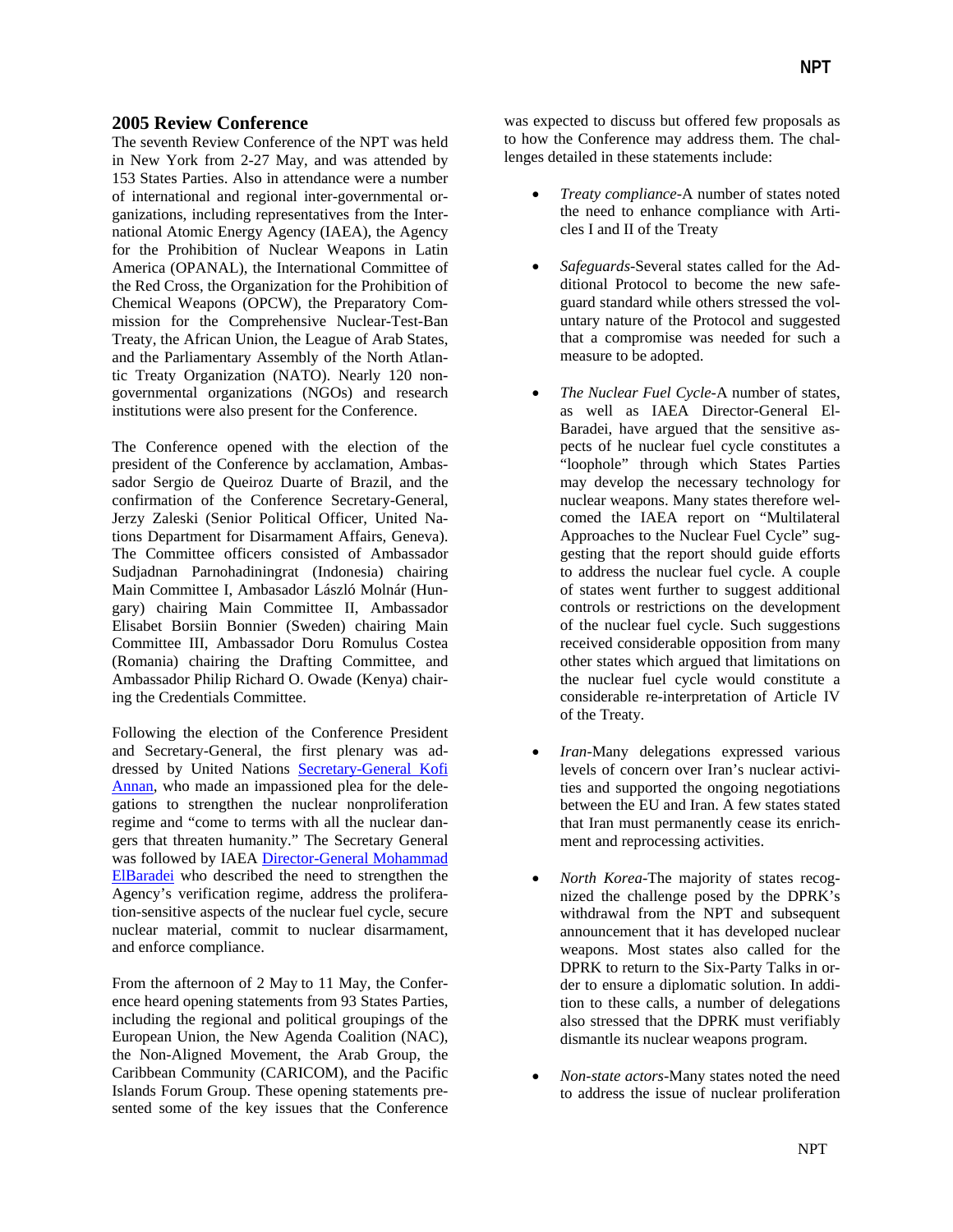to non-state actors, whether illicit trafficking networks such as that of A.Q. Khan, terrorists, or both. Most states discussing this issue recalled new measures to address these threats such as the Convention for the Suppression of Acts of Nuclear Terrorism, Security Council resolution 1540, and IAEA efforts to secure nuclear material.

- *Treaty Withdrawal*-A number of states suggested the need to prevent states from withdrawing fore the purpose of developing nuclear weapons. Some of these states simply sought to address the withdrawal provisions of the Treaty while others called for measures to discourage withdrawals, including the establishment of consequences for withdrawal, such as the freeze or dismantlement of nuclear assistance received while party to the Treaty. One state called for the Security Council to automatically consider any notice of NPT withdrawal.
- *Comprehensive Nuclear-Test-Ban Treaty (CTBT)*-The vast majority of states called for the early entry into force of the CTBT. One state suggested that such support by the majority of states for the CTBT's entry into force should be recognized in the final document.
- *Fissile Material Cut*-*Off Treaty (FMCT)* Three different views appeared to be expressed regarding the FMCT. Most states called for negotiations on the FMCT to commence in the Conference on Disarmament (CD). Another group of states called for negotiations to begin in the CD without preconditions. On the other hand, other states stressed the need for verification to be apart of such negotiations in accordance with the Shannon mandate.
- *Non*-*Strategic Nuclear Weapons-*Several states called for further reductions in nonstrategic nuclear weapons, with some stating the need for the full implementation of the 1991/1992 Presidential Nuclear Initiatives (PNIs).
- *Security Assurances*-A key concern of many non-nuclear-weapon states (NNWS) was the lack of legally-binding negative security assurances issued by the nuclear-weapon states (NWS). A large number of NNWS called for the creation of a subsidiary body

within the Conference to address the issue of security assurances, a proposal which has faced considerable opposition from most NWS. A subsidiary body to address both disarmament and security assurances was ultimately created within Main Committee I.

- *Nuclear*-*Weapon-Free Zones (NWFZ)*-As the Conference followed on the heels of a conference of NWFZ States Parties held in Mexico the week before, considerable attention was paid to the role of NWFZ in strengthening the nuclear nonproliferation regime. In particular, many delegations welcomed the recent agreement on a Treaty to establish a Central Asian Nuclear-Weapon-Free Zone (CANWFZ) and calls continued for the creation of a weapons of mass destruction-free zone in the Middle East.
- *Strengthening the Review Process-*One state continued its call for changes in the NPT review process to "overcome the institutional deficit" of the Treaty. The proposals for such changes included the creation of an NPT standing bureau and the convening of annual meetings of States Parties. These propositions received very limited support from other States Parties.

Following the opening plenary statements, including the statements made by 17 NGOs, the delegations spent considerable time discussing the procedural issues for the Conference to adopt an agenda. On Friday of the first week, the President's draft agenda and statement of understanding was blocked by one NNWS on the grounds that the statement did not include the intention of the Conference to "take into account" the "outcomes" of previous conferences. This objection has its roots in the refusal of one NWS to accept reference to the outcome of the 2000 Review Conference, which included the "13 Practical Steps towards nuclear disarmament," a refusal which appeared to have the tacit support of some other NWS.

On 11 May, the  $10<sup>th</sup>$  day of the Conference, the delegations were able to adopt an agenda through the use of an unconventional tactic to satisfy previous objections by key NAM members. In paragraph 16 of the agenda, which specifies the Conference's review of the operation of the Treaty, an asterisk was added linking both a presidential statement and a [NAM](http://www.reachingcriticalwill.org/legal/npt/RevCon05/NAMagenda.pdf)  [statement](http://www.reachingcriticalwill.org/legal/npt/RevCon05/NAMagenda.pdf) to this review. According to the presidential statement, "It is understood that the review will be conducted in light of the decisions and the resolu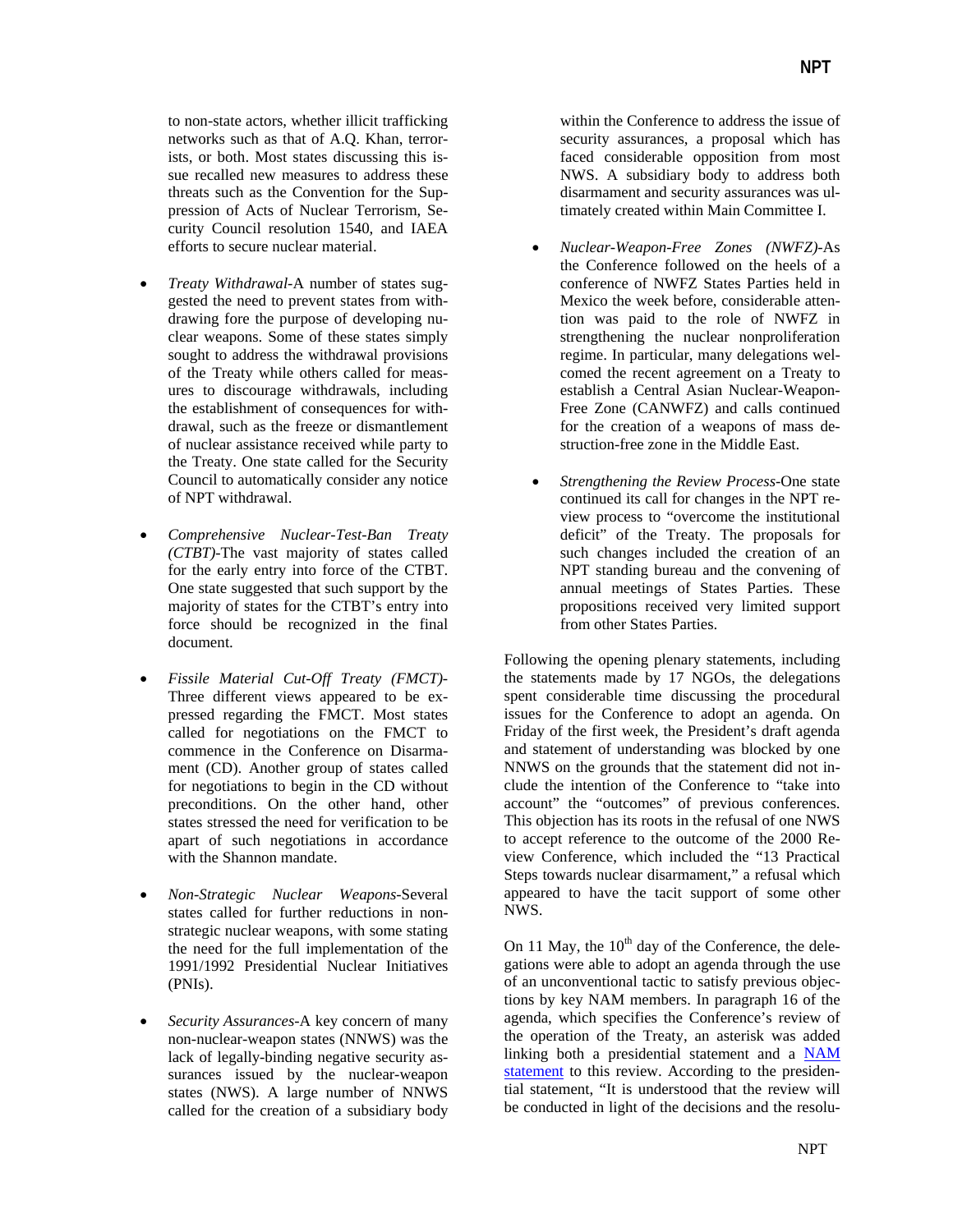tion of previous Conferences, and allow for discussion of any issue raised by States Parties." Furthermore, the NAM statement expresses the understanding that, "The agenda establishes a framework for conducting the review of the operation of the Treaty…the decisions and resolutions of previous Conferences, in particular the 1995 Review and Extension Conference and the decision of the 2000 Review Conference…." (Note: At the end of the Conference, additional debate ensued over the agenda and the linkage made by this asterisk. The linkage to the presidential statement remained; however, the linkage to the NAM statement was removed from the draft final document.)

In spite of the adoption of the agenda on 11 May, discussion of procedural issues continued to prevent the substantive issues of the Treaty from being addressed. The States Parties were in disagreement as to what issues would be discussed in the main committees and which were to be addressed in subsidiary bodies. There was particular disagreement over a subsidiary body on negative security assurances as the NAM insisted on a separate subsidiary to discuss this topic while one NWS objected giving the issue such a focus. Therefore, while the debate over the deliberative bodies continued, the President arranged time for the delegations to present their accumulating working papers during plenary sessions. These sessions were then used to present proposals until an agreement was made on 18 May regarding the time which would be allocated to the main committees and subsidiary bodies. The three subsidiary bodies were determined to address nuclear disarmament and security assurances, regional issues and the Middle East, and Treaty withdrawals. It was also decided that Main Committee I would address disarmament and nonproliferation education and Main Committee II would address proposals to strengthen the review process.

While the Conference did not agree on any language drafted in the Main Committees, substantive discussion did commence in the little time that remained. Each of the main committees and their subsidiary bodies considered text prepared by their chairs:

Main Committee I (MCI): A number of topics pertaining to nonproliferation were discussed in MCI. In particular, the delegations discussed text regarding the role of the NPT and its three pillars, nuclear sharing for military purposes, the universality of the Treaty, the reaffirmation of the commitments of the States Parties to Articles I and II, the possibility of nuclear weapon proliferation to non-state actors and the role of Security Council Resolution 1540, compliance enforcement, the preference to address proliferation concerns in multilateral negotiations, and nonproliferation and disarmament education. The subsidiary body established under MCI addressed issues such as the principles of irreversibility, transparency, and verification as they apply to nuclear disarmament, the unequivocal undertaking by the NWS to pursue nuclear disarmament, the Moscow Treaty, further reductions in nonstrategic nuclear weapons, reducing the role of nuclear weapons in security policies, securing excess fissile material, reporting on the implementation of Article VI, the CTBT, the need to maintain the moratoria on nuclear-testing, and disarmament efforts in the CD (such as the FMCT). Elements were also considered on security assurances, including the possibility of including discussion on a legally-binding instrument on security assurances in the next NPT review period. In spite of significant disputed text in both the MCI and its subsidiary body, the report from MCI was adopted and sent to he president on 25 May. Two Chairman's working papers were integrated into the MCI report with the understanding that they did not reflect the views of all states parties.

Main Committee II (MCII): MCII was tasked with discussing the broad topics of safeguards, nuclear-weapon-free zones (NWFZs), strengthening the review process, and included a subsidiary body on regional issues and the implementation of the 1995 Resolution on the Middle East. The Committee therefore addressed the issues of safeguards compliance, the role and authority of the IAEA, the need for states to conclude Comprehensive Safeguards agreements, the proposal to make the Additional Protocol a condition of supply for nuclear materials, the conceptual framework for integrated safeguards, the wider-application of voluntary offer safeguards, the continued use of Small Quantities Protocols, the role of the Global Threat Reduction Initiative in limiting the use of HEU in research reactors, the role of Security Council Resolution 1540 and export controls, concerns regarding illicit nuclear supply networks, combating nuclear terrorism, maintaining standards for the physical protection of nuclear material, supporting existing and future NWFZs, pro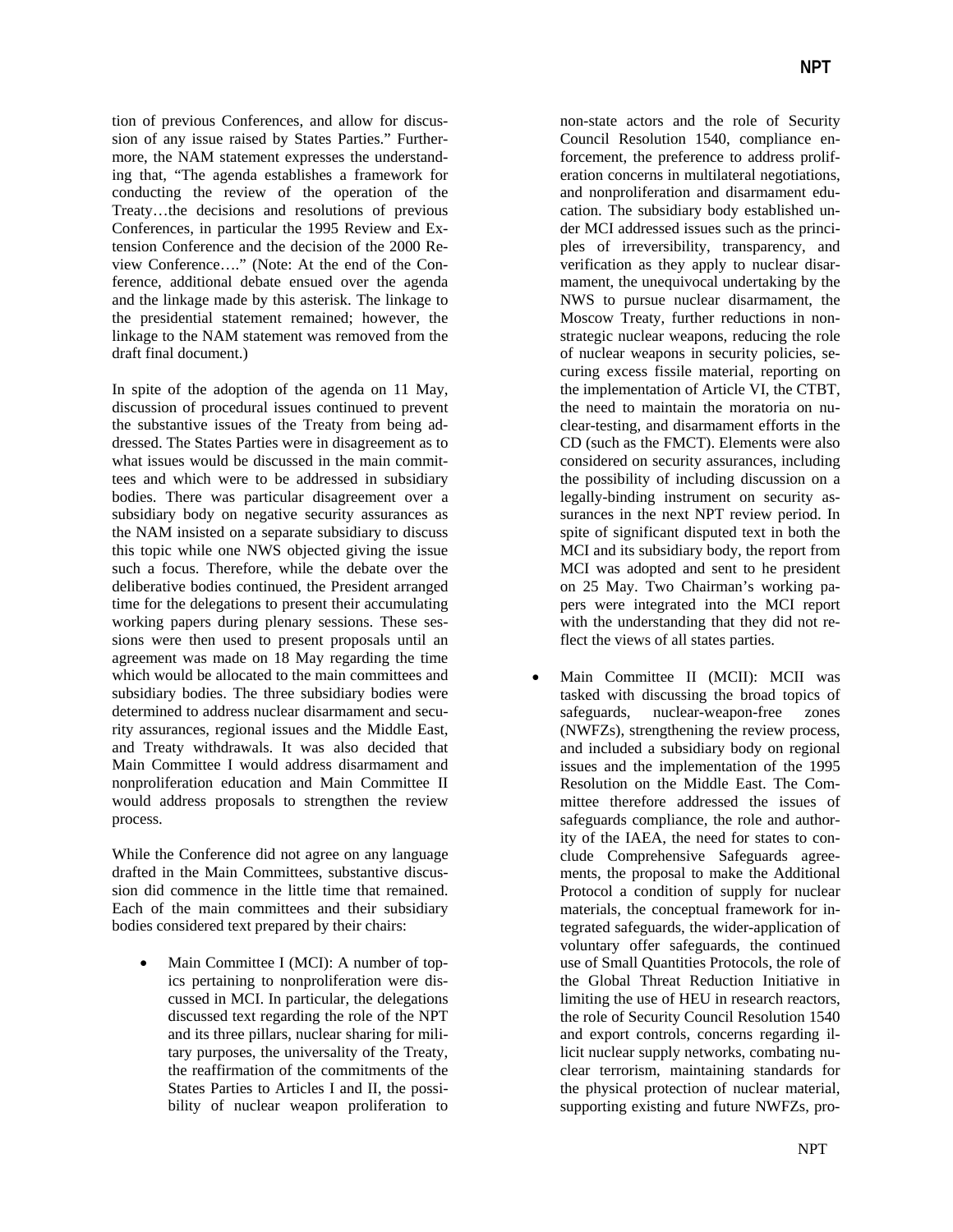posals to strengthen the review process, and the participation of civil society. The subsidiary body for MCII also discussed the importance of the 1995 Resolution on the Middle East, the role which a weapons of mass destruction-free zone would play in the Middle East peace process, calls for Israel to accede to the NPT as a NNWS, the adoption of the Additional Protocol in the Middle East, Libya's decision to abandon its weapons of mass destruction and long-range missile programs, the IAEA's investigation into Iran's nuclear program, concerns regarding the DPRK's nuclear-weapon capabilities and the Six-Party Talks, and measures to deal with the nuclear-weapon arsenals of India and Pakistan. The chair of this subsidiary body, Ambassador Nuñez (Spain), reported to MCII that, "there is no consensus on various proposals" and that he would submit his working paper under his won responsibility to the Committee with the understanding that there was no agreement on any part of the text. When MCII sought to reach agreement on its report, Committee Chairman Molnar provided two options: to adopt the Chair's paper as a draft for further consultation while acknowledging that some elements did not enjoy consensus, or not including the paper in the MCII report to the Conference. Support for these options was characterized by a deep division falling largely along the lines of the political groupings, with one many members group favoring the inclusion of the chair's paper and key members of another group rejecting such inclusion. A third option to carry out consultations without using the chair's text as a basis was proposed by one state, but received very limited support. While the States Parties attempted to find a way around this impasse, one NWS took the floor to criticize the five Central Asian (C-5) States for failing to take into account the comments expressed by three NWS regarding the negative security assurances Protocol to the draft CANWFZ treaty text, noting a joint demarche issued to the UN Secretary-General regarding this concern. One of the C-5 responded by citing the negotiations that have previously occurred to address such concerns, and suggested that further consultations may take place. The Committee remained in deadlock by the time its time had expired in the evening of 24 May. Committee Chairman Molnar, stated that, "The

committee did not reach consensus to attach the Chair's draft to the final report of the Committee and to forward it to the conference for further consideration."

• Main Committee III (MCIII): MCIII engaged in negotiations over the peaceful use of nuclear energy. In this context, the delegations considered text on reaffirming the inalienable right of states parties to develop and use nuclear energy for peaceful purposes and participate in the fullest possible exchange of nuclear technology, the need for such peaceful activities to conform with Articles I, II, and III of the Treaty, the role of IAEA technical cooperation activities, concerns over the proliferation risks of sensitive fuel cycle activities, the IAEA expert group report on multilateral approaches to the nuclear fuel cycle, the requirement that states suspend nuclear cooperation with states found in violation of their nuclear nonproliferation and safeguards commitments, nuclear safety standards, minimizing the need for HEU for peaceful purposes, and promoting transparency in peaceful nuclear activities. The subsidiary body under MCIII discussed both Articles IX, and X of the Treaty. In regard to Article IX, which is related to the universality of the NPT, the delegations discussed the need for the universality of the Treaty, for universal compliance, and specifically for India, Pakistan and Israel to join as NNWS. The discussion of Article X, which addresses withdrawal from the Treaty, produced preliminary text on the sovereign right of withdrawal from the Treaty, the need for consultations with a state exercising its right of withdrawal, the recognition that a withdrawal from the Treaty may pose a threat to international peace and security-and thereby the role of the Security Council in regard to Treaty withdrawal, the liability of a withdrawing State Party for any violations committed while still party to the Treaty, and the status of nuclear technology, material, and equipment received while party to the Treaty including the resumption of IAEA safeguards. The text from MCIII was blocked from adoption by the disagreement of two states that had played obstructive roles throughout the Conference. At first, one NAM state objected to the text regarding Article X, arguing that the revised text proposed by the chair had not been discussed. In spite of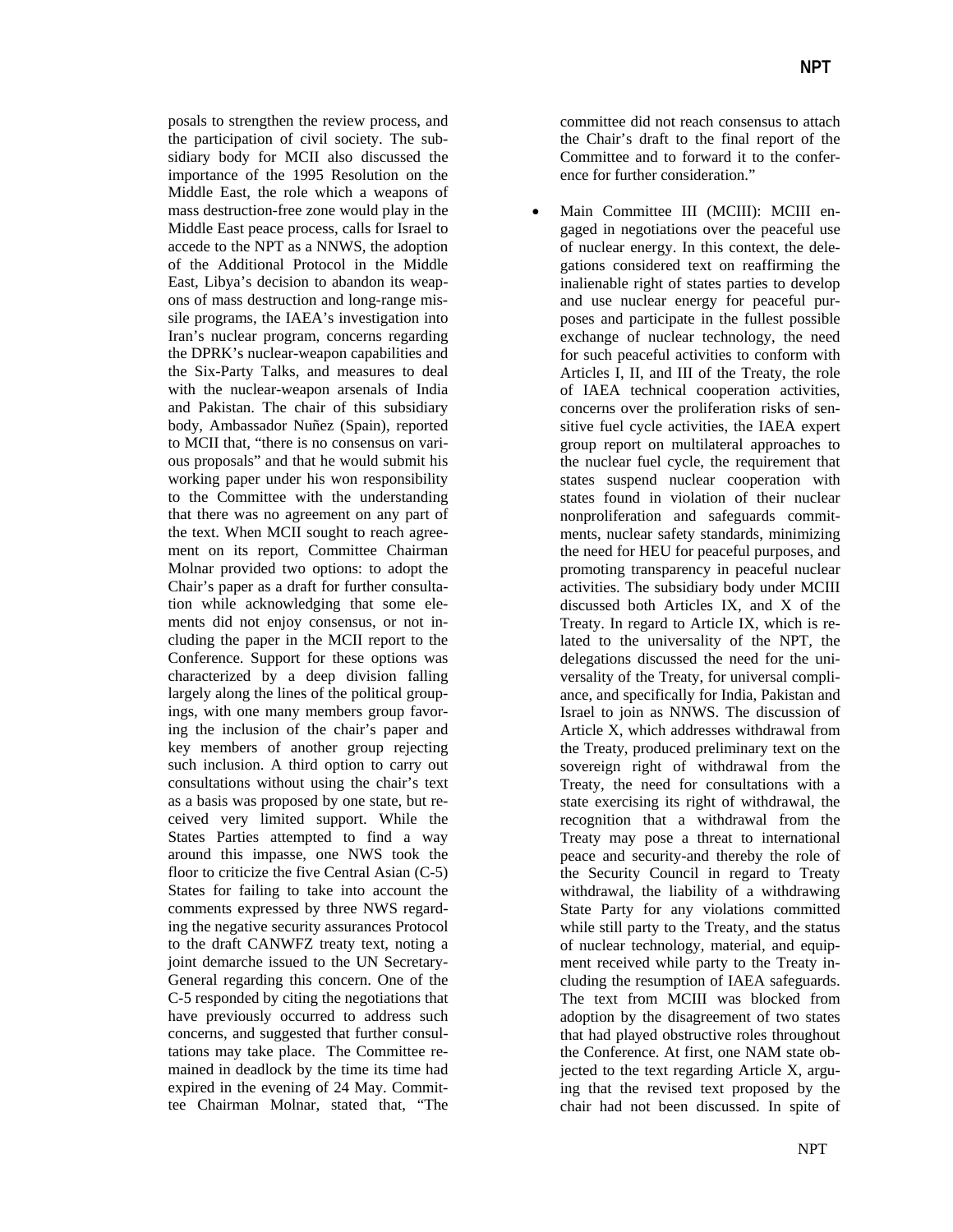suggestions that the text be annexed to the MCIII report, as agreed in MCI, this state refused to support such a proposal, resulting in the removal of the language on withdrawal. In response, a NWS then objected to the report in its entirety just before the remaining text was to be adopted by the chair.

The Review Conference concluded with a presentation of the procedural reports by the main and drafting committee chairs, and closing remarks by several delegations. Each delegation expressed some degree of disappointment in the Conference's failure to adopt an agreed final document, and most suggested that the issue of nuclear nonproliferation and disarmament continue either within the NPT or in other fora. One Western Group state in particular issued stern rebuke of the failure of the States Parties to pursue solutions to the core challenges facing the Treaty, stating that, "We have let the pursuit of short-term, parochial interests override the collective long-term interest in sustaining this Treaty's authority and integrity." The last statement of the Conference was issued by a NAM state which used the opportunity to harshly critique the policies United States over the last five years. Following this speech, Conference President Duarte brought the Conference to a close by thanking the delegations, the Conference officers, and the Secretariat.

## 2004 Preparatory Committee for the 2005 Review Conference

The third session of the Preparatory Committee (PrepCom) for the 2005 NPT Review Conference (RevCon) was held in New York from 27 April to 7 May 2004, under the chairmanship of Ambassador Sudjadnan Parnohadinigrat of Indonesia. Ms. Silvana da Silva (Chief, Weapons of Mass Destruction Branch, Department for Disarmament Affairs, United Nations) served as Secretary of the PrepCom.

A total of 123 States Parties registered to attend the meeting. As in the past, representatives from the International Atomic Energy Agency (IAEA) also attended the meeting while representatives from specialized agencies and international and regional intergovernmental organizations such as the Agency for the Prohibition of Nuclear Weapons in Latin America and the Caribbean (OPANAL), the Preparatory Commission for the Comprehensive Nuclear-Test-Ban Treaty Organization, the European Commission, the League of Arab States, and the Organization of the Islamic Conference, attended as observers. A total of 69 non-governmental organizations (NGOs) also attended the PrepCom as observers

The PrepCom was tasked by the 2000 Review Conference to make recommendations to the 2005 Review Conference, taking into account the deliberations and results of the two previous sessions. It was also to finalize the organizational arrangements for the Review Conference, including the endorsement of a candidate for the presidency of the Review Conference, agreement on the Rules of Procedure, and agreement on the agenda and the program of work for the Review Conference. These tasks included the possible establishment of subsidiary bodies to the Conference's Main Committees. It was furthermore tasked by the 2000 Review Conference to make recommendations on legally binding security assurances to the Review Conference.

Thirty meetings were devoted to the substantive discussions of the Committee. Each discussion was structured according to indicative timetables that took into consideration three clusters of issues and three specific blocs of issues. The clusters included: (a) nonproliferation of nuclear weapons, disarmament, and international peace and security; (b) nonproliferation of nuclear weapons, safeguards, and nuclearweapon-free zones; and (c) the inalienable right of all States Parties to the Treaty to develop, research, produce and use nuclear energy for peaceful purposes, without discrimination and in conformity with articles I and II. Prior to the cluster debate discussions, the Chairman announced that time would be allocated for discussions on security assurances and the issue of the 1995 Middle East resolution.

Discussion on the status of the Democratic People's Republic of Korea (DPRK) was again circumvented when the Chairman announced that, based on his consultations with various States Parties, there would be no open debate on the issue and that the Secretariat would hold the nameplate of the DPRK temporarily as it did during the second PrepCom session.

More than 40 general statements from States or groups of States such as the Non-Aligned Movement (NAM), the European Union, the New Agenda Coalition, and the League of Arab States were delivered. Significant differences emerged from the very beginning between those who saw the Treaty's obligations primarily in terms of articles I and II and wanted to focus on the noncompliance of a handful of States such as Iran, North Korea, and Libya, and those for whom the nuclear weapons States' failure to make sufficient progress towards complying with article VI was more important. This pattern continued through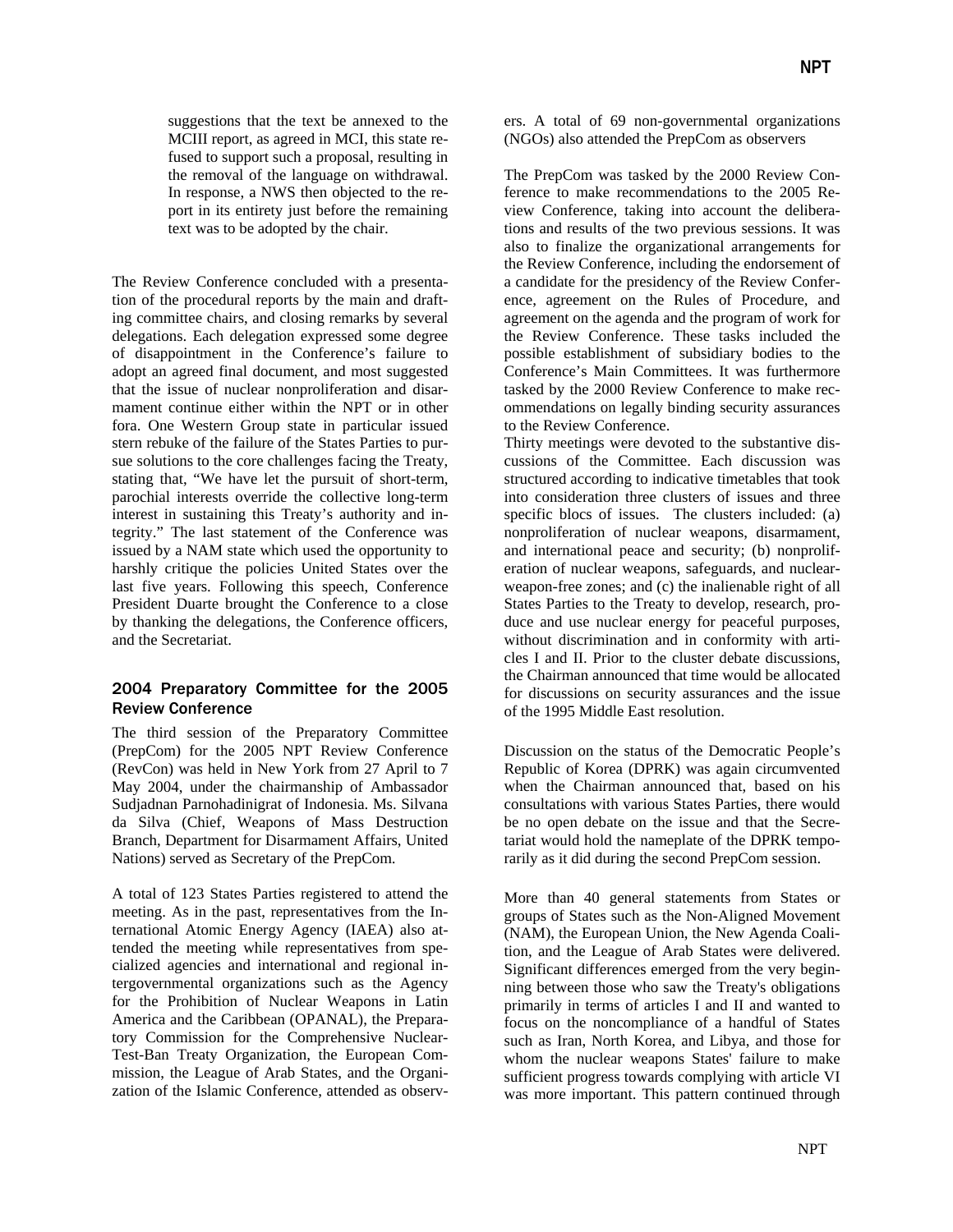the cluster debates where the United States mostly focused on its concerns about Iran's failure to comply with its nonproliferation obligations. Other States Parties devoted considerable attention to the 13 "practical steps," especially the CTBT, tactical nuclear weapons, nuclear doctrines and policies, and verification. Other significant issues that were raised included: proposals for addressing the NPT's lack of institutional decision-making powers; reporting and accountability; negative security assurances; the need to make the IAEA Additional Protocol (INFCIRC/540) into a mandatory safeguards requirement under article III; nuclear safety and security; disarmament education; civil society participation and access for NGOs; and the relationship between the NPT-based nonproliferation regime and initiatives such as the Proliferation Security Initiative and those contained in UNSC Resolution 1540, which the Security Council adopted while the Prep-Com was in session.

Prior to the start of the PrepCom, the Chairman's consultations showed that, given the time limitations (only two weeks), negotiating substantive recommendations to the Review Conference would in all likelihood fail. The Chairman received the mandate from the meeting to prepare a summary (on his own responsibility) of the proposals made at the meeting, taking into account the PrepCom's prior sessions. The paper, introduced late during the second week was, however, criticized by several delegations, in particular those from the United States, the Russian Federation, and Iran, who wanted to defend themselves or who felt their positions had not been adequately represented. As a result, the paper could not be attached to the final report of the PrepCom as was the case with the summaries prepared by the Chairmen of the prior PrepCom sessions. The paper was instead recognized as a working paper [\(NPT/CONF.2005/PC.III/WP.27\)](http://disarmament.un.org:8080/wmd/npt/2005/PC3-listofdocs.html) by the Chairman (as were all other papers submitted by national delegations).

The meeting ended on 7 May with the delegations unable to agree on most issues, including on the agenda or background documentation for the Review Conference. This was due, mainly, to disagreement between the United States and France on the one side, and the NAM supported by many other States on the other, on whether to recognize the outcome of the 2000 Review Conference in the agenda for the 2005 Review Conference. The main area of divergence arose over the continued relevance of the "13 practical steps" on nuclear disarmament agreed to at the 2000 Review Conference. Other related controversies included disagreement on how to deal with

the issue of negative security assurances, and whether to establish subsidiary bodies to the Main Committees of the Review Conference.

The only significant decision taken by the PrepCom was to endorse the candidacy of Ambassador Sergio Duarte (from Brazil) as President-Elect for the Review Conference. This decision was primarily motivated by the realization that without such endorsement, the President-Elect would not be able to consult with delegations on the many outstanding organizational and substantive issues that need to be resolved before the Conference can start its work. The PrepCom confirmed that the Conference will be held in New York from 2 to 20 May 2005, and agreed on the draft rules of procedure, to endorse the chairpersons of the three Main Committees of the Review Conference, the appointment of the Secretary-General (Ms. Da Silva from DDA), and the financing of the Review Conference, including its Preparatory Committee. The final report of the PrepCom is contained in [NPT/CONF.2005/1.](http://disarmament2.un.org/wmd/npt/2005/PC3-listofdocs.html)

## 2003 Preparatory Committee for the 2005 Review Conference

The second session of the Preparatory Committee (PrepCom) for the 2005 NPT Review Conference (RevCon) was held in Geneva from 28 April to 9 May 2003, under the chairmanship of Ambassador László Molnár of Hungary. This PrepCom was the second of three sessions that are to be held prior to the 2005 RevCon. As decided at the 2000 RevCon, the Second PrepCom session carried out the first phase of the "new" strengthened review process. Under the new process, the first two sessions (2002 and 2003) considered "principles, objectives and ways in order to promote the full implementation of the Treaty, as well as its universality." The third PrepCom (held in New York from 26 April to 7 May 2004) was required to make recommendations to the 2005 RevCon, taking into account the deliberations and results of the two previous sessions.

One hundred and six States Parties as well as representatives from the International Atomic Energy Agency (IAEA) participated in the PrepCom, while representatives from the Agency for the Prohibition of Nuclear Weapons in Latin America and the Caribbean (OPANAL), the Preparatory Commission for the Comprehensive Nuclear-Test-Ban Treaty Organization, the European Commission, the League of Arab States, and the Organization of the Islamic Conference attended as observers. Representatives from 37 non-governmental organizations attended the plenary meeting of the PrepCom. Ms. Silvana da Silva (Chief, Weapons of Mass Destruction Branch, De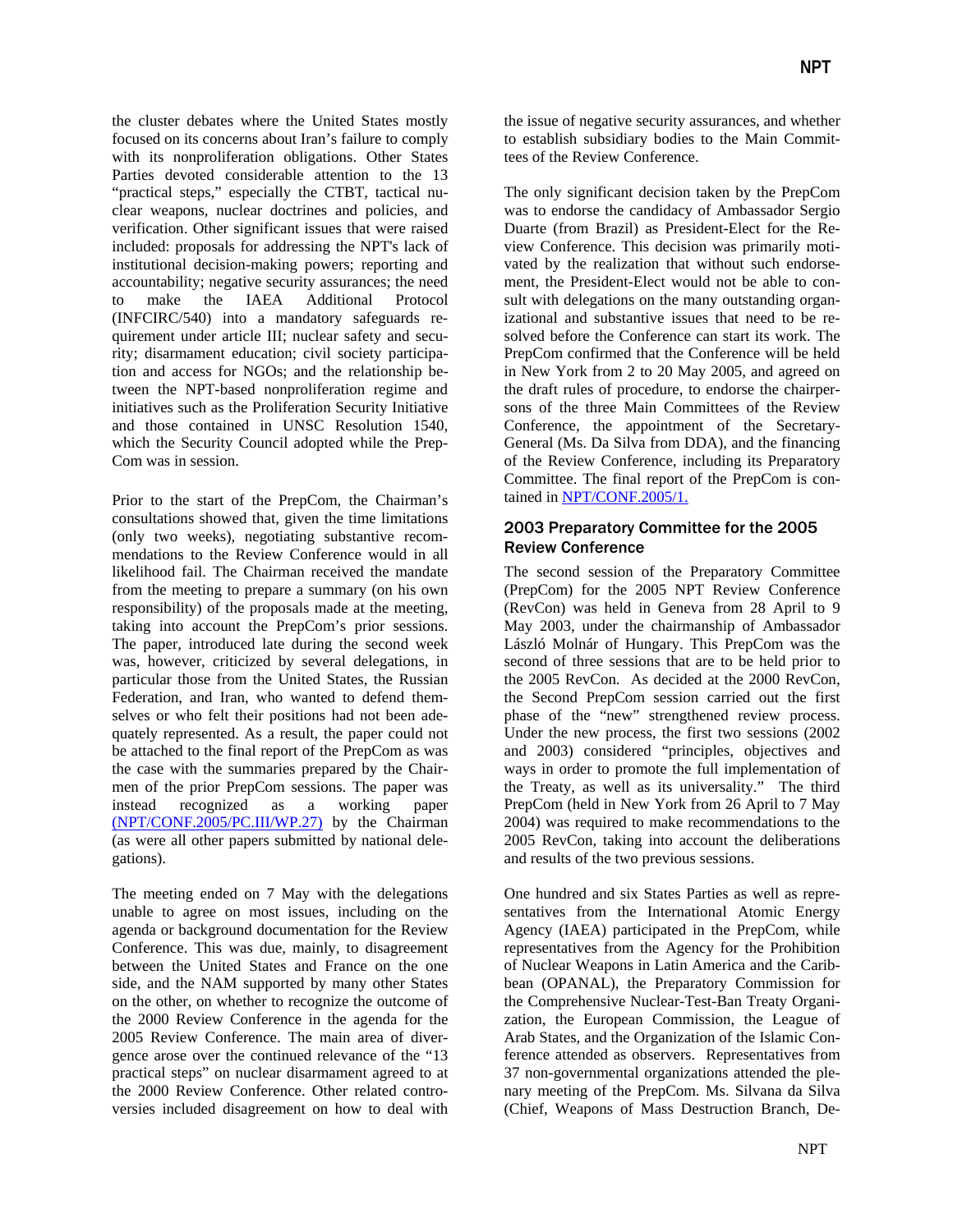partment for Disarmament Affairs, United Nations) served as Secretary of the PrepCom.

Although the generally held view among State Parties was that North Korea's withdrawal came into effect on 10 April 2003, when its three-month notice of withdrawal expired, some uncertainty existed over North Korea's status at the PrepCom. On 10 January 2003, the DPRK announced that its withdrawal "will come into force automatically and immediately" on the next day, claiming that it had suspended its 1994 withdrawal from the Treaty on the last day of the required three-month notice period and thus did not need to give additional notice to other NPT Parties and the Security Council as required under Article X of the Treaty. Given that this uncertainty could have led to a procedural and potentially divisive debate at the start of the PrepCom meeting, the Chairman announced that he would take custody of the DPRK's nameplate and that it would not be displayed among those of the States Parties, but that it would remain in the conference room. No decision was, however, taken by the State Parties as to the status of North Korea vis-à-vis the Treaty.

As was the case in 2002, the PrepCom discussions were structured according to an indicative timetable that provided equal time for the consideration of three clusters of issues and three specific blocks of issues (details on these clusters and blocks of issues are provided under developments at the 2002 Prep-Com – see below). As was done at the 2002 Prep-Com, the Chairman prepared a Chairman's factual summary of the Committee's consideration of the issues, which was contained in Annex II to the 2003 PrepCom report. This document comprises 43 paragraphs of text capturing the Chairman's factual distillation of the views expressed by States Parties on a number of substantive matters, including North Korea's withdrawal and non-compliance; allegations of Iranian non-compliance; nuclear disarmament and the implementation of the 13 "practical steps" toward the elimination of nuclear arsenals; non-strategic nuclear weapons; security assurances; the situation in the Middle East; utilizing the strengthened review process through regular reporting; disarmament and nonproliferation education; the role of the IAEA and its safeguards system; nonproliferation export controls; peaceful uses of nuclear energy; nuclear safety; the threat of nuclear terrorism; and further strengthening of the review process. The Chairman's initiative to invite delegations to offer specific text proposals provided him with a good basis to formulate language that accommodated most views. He furthermore consulted with various key delegations on specific paragraphs of his summary with the result that it was to some extent negotiated.

### 2002 Preparatory Committee (PrepCom) for 2005 Review Conference:

The first session of the PrepCom for the 2005 NPT Review Conference was attended by 140 of the then 187 States Parties. Cuba (a non-State Party at the time), seven intergovernmental organizations, and 62 non-governmental organizations attended the open meetings of the PrepCom. Ms. Hannelore Hoppe (Chief, Weapons of Mass Destruction Branch, Department for Disarmament Affairs, United Nations) served as Secretary of the PrepCom. Among the procedural decisions taken, it was decided that the second session of the PrepCom would be held in Geneva from 28 April to 9 May 2003; the third session would be held in New York from 26 April to 7 May 2004; and the provisional dates for the Review Conference in New York would be 2 May to 27 May 2005. Ambassador László Molnar (Permanent Representative of Hungary to the United Nations), representing the Group of East European States, was unanimously selected as the Chairman of the 2003 PrepCom. The Chairman of the third session and the President of the 2005 Review Conference would be nominated by the Non-Aligned Movement (NAM) States.

Following two days of general debate comprising opening statements, the PrepCom held a total of 11 meetings for substantive discussion. The substantive discussion was structured according to a timetable, which provided equal time for the consideration of three *clusters* of issues and three specific blocks of issues. The PrepCom considered the following three clusters of issues as contained in Annex VIII of the final report of the Preparatory Committee to the 2000 Review Conference: (1) implementation of the provisions of the Treaty relating to nonproliferation of nuclear weapons, disarmament, and international peace and security; (2) implementation of the provisions of the Treaty relating to safeguards, and nuclear-weapon-free zones; and (3) implementation of the provisions of the Treaty relating to the inalienable right of all Parties to the Treaty to develop research, production, and use of nuclear energy for peaceful purposes, without discrimination and in conformity with Articles I and II.

The PrepCom considered the following three specific blocs of issues: (1) implementation of article VI of the NPT and paragraphs 3 and 4 (c) of the 1995 Decision on "Principles and Objectives for Nuclear Nonproliferation and Disarmament," as well as the agreements, conclusions, and commitments listed under the section entitled "Article VI and eighth to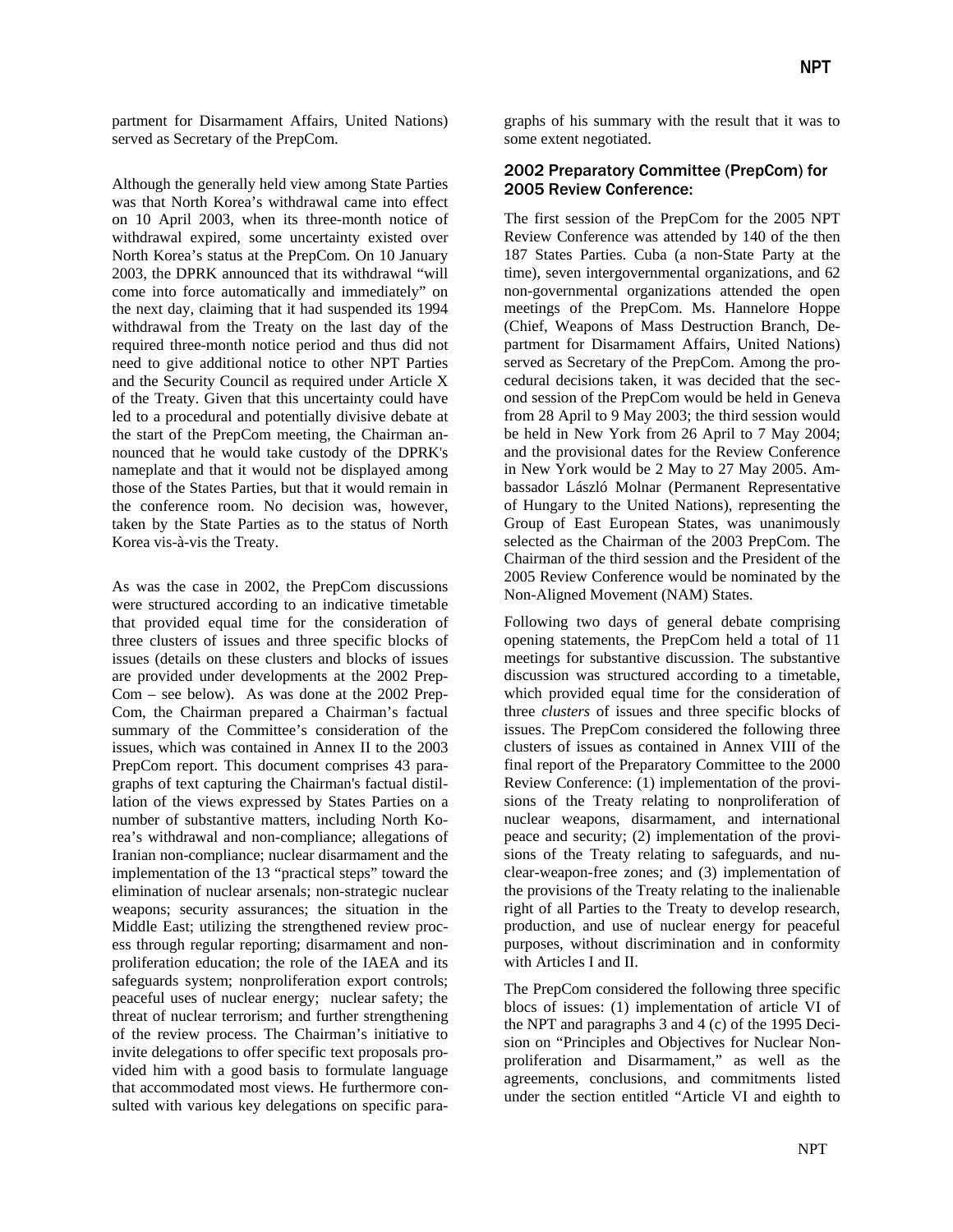twelfth preambular paragraphs" contained in the Final Document of the 2000 NPT Review Conference; (2) regional issues, including with respect to the Middle East, the implementation of the 1995 Middle East resolution and the commitments, conclusions, and follow-up submissions to the United Nations Secretary-General, the President of the 2005 Review Conference, and the Chairpersons of the Preparatory Committee meetings, in accordance with the relevant subparagraphs listed under the section entitled "Regional issues: The Middle East, particularly implementation of the 1995 Resolution on the Middle East," contained in the Final Document of the 2000 Review Conference; and (3) safety and security of peaceful nuclear programs.

The Chairman prepared a factual summary of the Committee's consideration of the issues, which was contained in Annex II to the report of the 2002 Prep-Com. Ambassador Salander produced the Chairman's factual summary under his own responsibility, and its content was not open for negotiation or change. This document comprises 37 paragraphs of text capturing the Chairman's factual distillation of the views expressed by States Parties on a number of substantive matters, including nuclear nonproliferation, nuclear disarmament, safeguards, export controls, nuclearweapon-free zones, regional issues (DPRK, Iraq, South Asia, and the Middle East), strengthened physical protection of nuclear material, and reporting.

#### 2000 Review Conference

The 2000 NPT Review Conference was convened at United Nations Headquarters from 24 April to 19 May 2000, with 157 of 187 States Parties participating. One non-State party, Cuba attended as an observer. Palestine was also granted observer status; 141 research institutes and non-governmental organizations attended as observers.

The bureau of the Review Conference comprised *inter alia:* President Abdallah Baali (Algeria) and Secretary-General Hannelore Hoppe (Chief, WMD Branch, UN Department for Disarmament Affairs).

The 33 Vice-Presidents were Armenia, Australia, Azerbaijan, Belarus, Cameroon, Canada, China, Costa Rica, Côte d'Ivoire, Ecuador, France, Germany, Ghana, Iran (Islamic Republic of), Ireland, Italy, Japan, Kenya, Latvia, Lithuania, Mexico, Myanmar, Netherlands, New Zealand, Nigeria, Peru, Romania, Senegal, South Africa, Ukraine, United Kingdom of Great Britain and Northern Ireland, Uzbekistan, and Viet Nam.

Main Committee I: Chairman Camilo Reyes (Colombia); Vice-Chairmen: Jean Lint (Belgium) and Vadim Reznikov (Belarus); Subsidiary Body 1: Clive Pearson (New Zealand).

Main Committee II: Chairman Adam Kobieracki (Poland), Vice-Chairmen: Suh Dae-won (Republic of Korea) and Yaw Odei Osei (Ghana); Subsidiary Body 2: Christopher Westdal (Canada). Main Committee III: Chairman Markku Reimaa (Finland); Vice-Chairmen: Igor Dzundev (the former Yugoslav Republic of Macedonia) and Hamid Baidi Nejad (Islamic Republic of Iran). Drafting Committee: Chairman André Erdös (Hungary); Vice-Chairmen: Fayza Aboulnaga (Egypt) and Pedro Villagra-Delgado (Argentina); and Credentials Committee: Chairman Makmur Widodo (Indonesia); Vice-Chairmen: Ion Botnaru (Moldova) and Wernfried Köffler (Austria). The Conference appointed representatives from the following States parties as members of the Credentials Committee: Chile, Greece, Morocco, Slovakia, Slovenia, and Switzerland.

The 2000 Review Conference held 16 plenary meetings together with several sessions of informal consultations. On 19 May, the Conference adopted a Final Document by consensus.

*Nuclear Disarmament:* The Conference agreed on the following practical steps for the systematic and progressive efforts to implement Article VI of the NPT and Paragraphs 3 and 4(c) of the 1995 Decision on "Principles and Objectives for Nuclear Non-Proliferation and Disarmament": (1) the importance and urgency of signatures and ratifications, without delay and without conditions and in accordance with constitutional processes, to achieve the early entry into force of the Comprehensive Nuclear Test-Ban Treaty (CTBT); (2) a moratorium on nuclearweapon-test explosions or any other nuclear explosions pending entry into force of the CTBT; (3) the necessity of negotiations in the Conference on Disarmament (CD) on a non-discriminatory, multilateral, and internationally and effectively verifiable treaty banning the production of fissile material for nuclear weapons or other nuclear explosive devices in accordance with the statement of the Special Coordinator in 1995 and the mandate contained therein, taking into consideration both nuclear disarmament and nuclear nonproliferation objectives; the CD is urged to agree on a program of work which includes the immediate commencement of negotiations on such a treaty with a view to its conclusion within five years; (4) the necessity of establishing in the CD an appropriate subsidiary body with a mandate to deal with nuclear disarmament; the CD is urged to agree on a program of work which includes the immediate establishment of such a body; (5) the principle of irreversibility to apply to nuclear disarmament, nuclear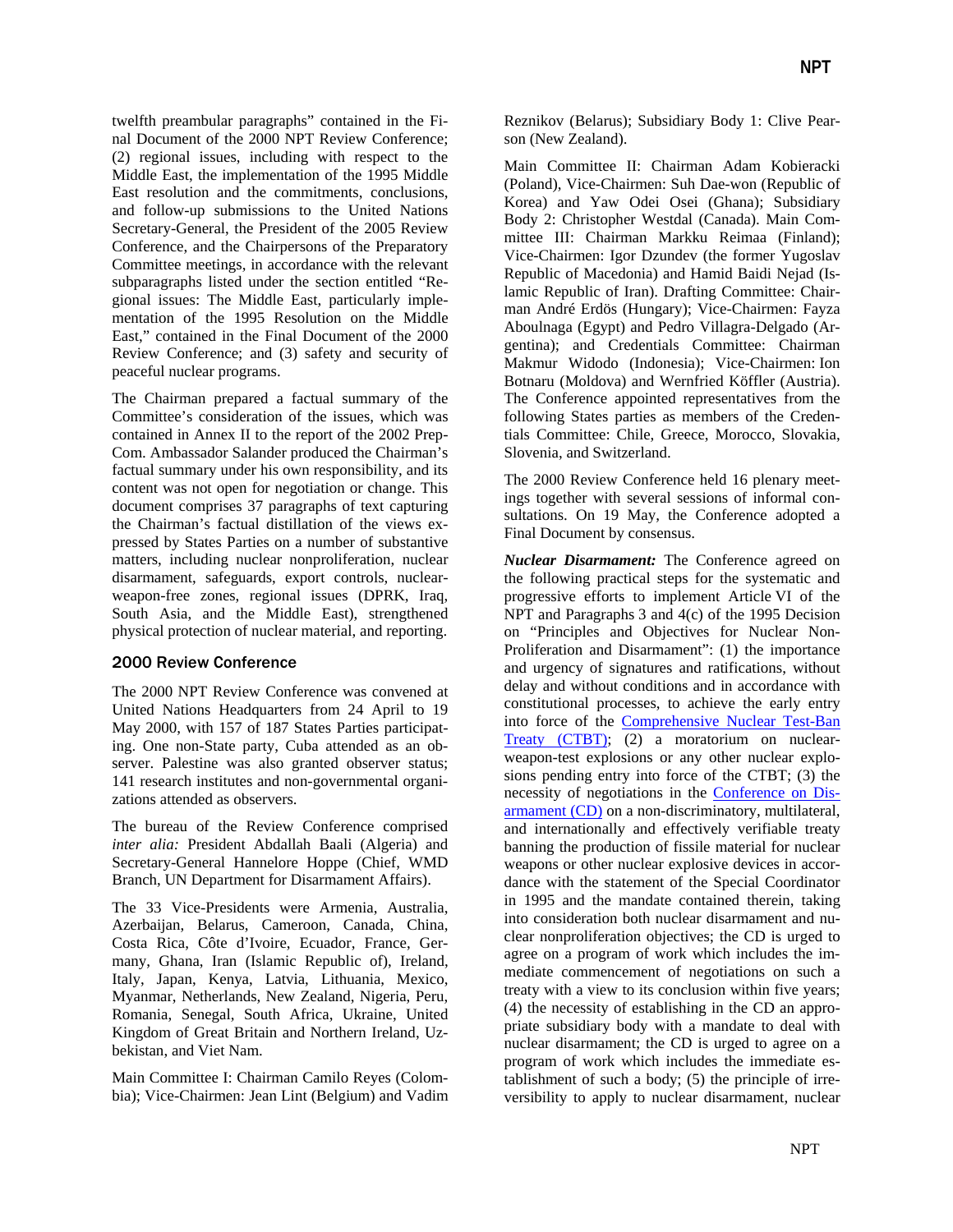and other related arms control and reduction measures; (6) an unequivocal undertaking by the NWS to accomplish the total elimination of their nuclear arsenals leading to nuclear disarmament to which all States Parties are committed under Article VI; (7) the reaffirmation that the ultimate objective of the efforts of States in the disarmament process is general and complete disarmament under effective international control; (8) regular reports, within the framework of the NPT strengthened review process, by all States Parties on the implementation of Article VI and Paragraph 4 (c) of the 1995 Decision on "Principles and Objectives for Nuclear Non-Proliferation and Disarmament," and recalling the Advisory Opinion of the International Court of Justice of 8 July 1996; and (9) the further development of the verification capabilities that will be required to provide assurance of compliance with nuclear disarmament agreements for the achievement and maintenance of a nuclearweapon-free world.

In the Conference's review of Article VI, the NWS agreed to the following steps toward nuclear disarmament in a way that promotes international stability and the principle of undiminished security for all:

- ⋅ further efforts by the NWS to reduce their nuclear arsenals unilaterally;
- ⋅ increased transparency with regard to nuclear weapons capabilities and the implementation of agreements;
- the further reduction of non-strategic nuclear weapons, based on unilateral initiatives and as an integral part of the nuclear arms reduction and disarmament process;
- concrete agreed measures to further reduce the operational status of nuclear weapons systems;
- ⋅ a diminishing role for nuclear weapons in security policies; and
- the engagement as soon as appropriate of all the NWS in the process leading to the total elimination of their nuclear weapons.

*Safeguards:* The Conference reaffirmed the fundamental importance of full compliance with the provisions of the Treaty and the relevant safeguards agreements. The Conference reaffirmed that the IAEA is the competent authority responsible for verifying and assuring, in accordance with the Statute of the IAEA and the IAEA safeguards system, compliance with its safeguards agreements with States Parties undertaken in fulfillment of their obligations under Article III, Paragraph 1, of the Treaty, with a view to preventing diversion of nuclear energy from peaceful uses to nuclear weapons or other nuclear explosive devices. The Conference emphasized that nothing should be done to undermine the authority of IAEA in this regard. States Parties that have concerns regarding non-compliance with the safeguards agreements of the Treaty by the States Parties should direct such concerns, along with supporting evidence and information, to the IAEA to consider, investigate, draw conclusions, and decide on necessary actions in accordance with its mandate.

The Conference considered that IAEA safeguards provide assurance that States are complying with their undertakings under relevant safeguards agreements and assist States to demonstrate this compliance. It stressed that the nonproliferation and safeguards commitments in the Treaty are also essential for peaceful nuclear commerce and cooperation and that IAEA safeguards make a vital contribution to the environment for peaceful nuclear development and international cooperation in the peaceful uses of nuclear energy. The Conference stressed that comprehensive safeguards and additional protocols should be universally applied once the complete elimination of nuclear weapons has been achieved. The Conference reiterated the call by previous conferences of the States Parties for the application of IAEA safeguards to all source or special fissionable material in all peaceful nuclear activities in the States Parties in accordance with the provisions of Article III of the Treaty. The Conference noted with satisfaction that, since 1995, 28 States have concluded safeguards agreements with the IAEA in compliance with Article III, Paragraph 4, of the Treaty, 25 of which have brought the agreements into force.

The Conference reaffirmed that IAEA safeguards should regularly be assessed and evaluated. Decisions adopted by the IAEA Board of Governors aimed at further strengthening the effectiveness and improving the efficiency of IAEA safeguards should be supported and implemented. It also reaffirmed that the implementation of comprehensive safeguards agreements pursuant to Article III, Paragraph 1, of the Treaty should be designed to provide for verification by the IAEA of the correctness and completeness of a State's declaration so that there is a credible assurance of the non-diversion of nuclear material from declared activities and of the absence of undeclared nuclear material and activities. The Conference also fully endorsed the measures contained in the Model Protocol Additional to the Agreement(s) between State(s) and the International Atomic Energy Agency for the Application of Safeguards (INFCIRC/540 (Corrected)), which was approved by the IAEA Board of Governors in May 1997. The safeguardsstrengthening measures contained in the Model Additional Protocol will provide the IAEA with*, inter*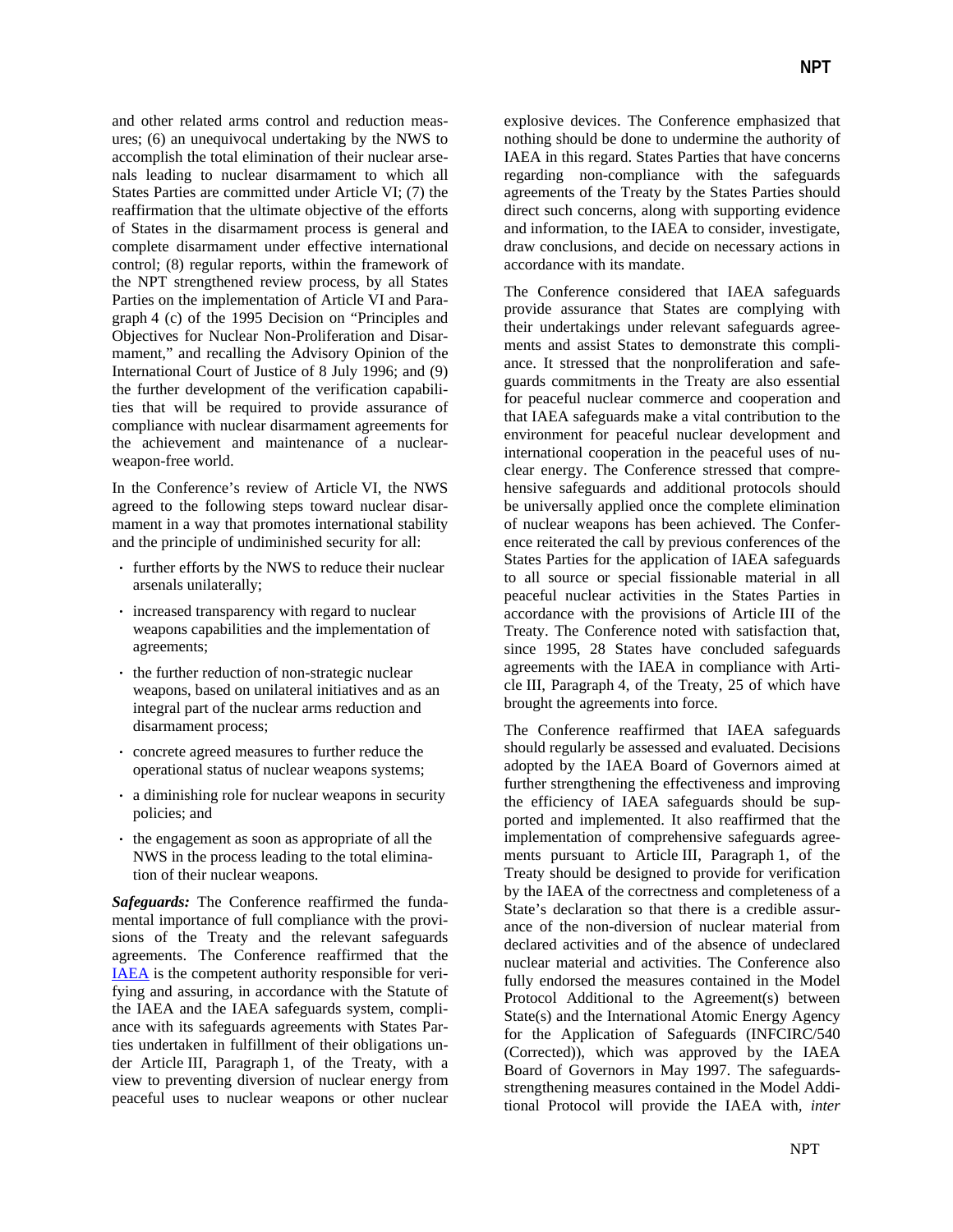*alia*, enhanced information about a State's nuclear activities and complementary access to locations within a State.

The Conference recognized that comprehensive safeguards agreements based on document INFCIRC/153 have been successful in providing assurance regarding declared nuclear material and have also provided a limited level of assurance regarding the absence of undeclared nuclear material and activities. The Conference noted that implementation of the measures specified in the Model Additional Protocol will provide, in an effective and efficient manner, increased confidence about the absence of undeclared nuclear material and activities in a State as a whole and that those measures are now being introduced as an integral part of the IAEA's safeguards system.

The Conference noted, in particular, the relationship between the additional protocol and the safeguards agreement between the IAEA and a State Party as set out in Article I of the Model Additional Protocol. In this regard, it recalled the interpretation provided by the IAEA Secretariat on 31 January 1997 and set out in document GOV/2914 of 10 April 1997 that, once concluded, the two agreements had to be read and interpreted as one agreement.

The Conference noted the high priority that the IAEA attaches, in the context of furthering the development of the strengthened safeguards system, to integrating traditional nuclear-material verification activities with the new strengthening measures and looked forward to an expeditious conclusion of this work. It recognized that the aim of these efforts is to optimize the combination of all safeguards measures available to the IAEA in order to meet the Agency's safeguards objectives with maximum effectiveness and efficiency within available resources.

Furthermore, the Conference noted that credible assurance of the absence of undeclared nuclear material and activities, notably those related to enrichment and reprocessing, in a State as a whole could permit a corresponding reduction in the level of traditional verification efforts with respect to declared nuclear material in that State, which is less sensitive from the point of view of nonproliferation.

The Conference recognized that measures to strengthen the effectiveness and improve the efficiency of the safeguards system with a view to providing credible assurance of the non-diversion of nuclear material from declared activities and of the absence of undeclared nuclear material and activities must be implemented by all States Parties to the NPT, including the NWS.

*Middle East:* The States Parties also reaffirmed the Resolution on the Middle East, adopted by the 1995 NPT Review and Extension Conference, and in its review of its implementation:

- ⋅ The Parties called on Israel by name to accede to the Treaty for the first time in the NPT's history, as it is the only state in the region not to have done so. The Conference recalled that operative Paragraph 4 of the 1995 Resolution on the Middle East "calls upon all States in the Middle East that have not yet done so, without exception, to accede to the Treaty as soon as possible and to place their nuclear facilities under full-scope International Atomic Energy Agency safeguards." The Conference noted, in this connection, that the report of the United Nations Secretariat on the Implementation of the 1995 Resolution on the Middle East (NPT/CONF.2000/7) states that several States have acceded to the Treaty and that, "with these accessions, all States of the region of the Middle East, with the exception of Israel, are States Parties to the Treaty on the Non-Proliferation of Nuclear Weapons. The Conference welcomed the accession of these States and reaffirms the importance of Israel's accession to the NPT and the placement of all its nuclear facilities under comprehensive IAEA safeguards, in realizing the goal of universal adherence to the Treaty in the Middle East."
- ⋅ All States Parties, particularly the NWS and the States of the Middle East, are to report on the steps that they have taken to promote the achievement of "a Middle East zone free of nuclear weapons as well as other weapons of mass destruction" at the 2005 Review Conference.
- ⋅ Bearing in mind the importance of full compliance with the NPT, the Conference noted the statement of 24 April 2000 by the IAEA Director-General that, since the cessation of IAEA inspections in Iraq on 16 December 1998, the Agency has not been in a position to provide any assurance of Iraq's compliance with its obligations under UN Security Council Resolution 687. The Conference further noted that the IAEA carried out an inspection in January 2000 pursuant to Iraq's safeguards agreement with the IAEA during which the inspectors were able to verify the presence of the nuclear material subject to safeguards (low enriched, natural, and depleted uranium). The Conference reaffirmed the importance of Iraq's full continuous cooperation with the IAEA and compliance with its obligations.

*South Asia:* The Conference deplored the nuclear test explosions carried out by India and then by Pakistan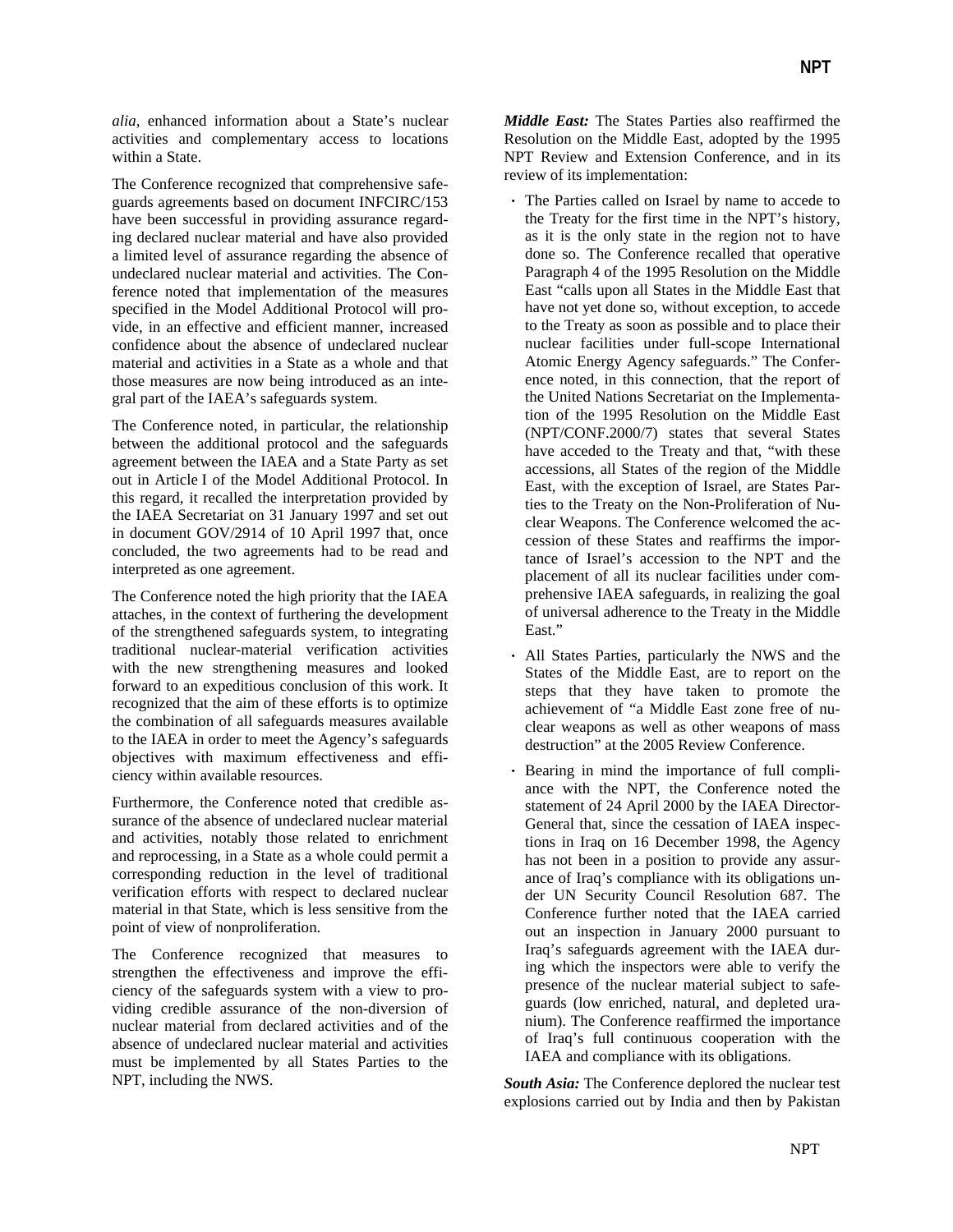in 1998. The Conference declared that such actions do not in any way confer NWS status or any special status whatsoever. It also called on India and Pakistan to abide by Resolution 1172 (1998) and to implement a series of confidence-building measures, including moratoria on further testing and fissile material production for weapons. Furthermore, the Conference called upon all States Parties to refrain from any action that may contravene or undermine the objectives of UNSCR 1172. The Conference noted that India and Pakistan have declared moratoriums on further nuclear testing and their willingness to sign and ratify the CTBT, and it urged them to accede to the NPT as NNWS, and to place all their nuclear facilities under comprehensive IAEA safeguards. The Conference urged both countries to observe a moratorium on the production of fissile material for nuclear weapons, pending the conclusion of a treaty banning the production of fissile material for nuclear explosives.

*DPRK:* The Conference noted with concern that, while the Democratic People's Republic of Korea remained a Party to the NPT, the IAEA continued to be unable to verify the correctness and completeness of the initial declaration of nuclear material made by the DPRK and was therefore unable to conclude that there had been no diversion of nuclear material in the DPRK. The Conference looked forward to the fulfillment by the DPRK of its stated intention to come into full compliance with its safeguards agreement with the IAEA, which remains binding and in force. The Conference emphasized the importance of action by the DPRK to preserve and make available to the IAEA all information needed to verify its initial inventory.

*Universality:* The Conference reaffirmed the longheld commitment of parties to the Treaty to universal membership and noted that this goal had been advanced by the accession to the Treaty of several new States since the 1995 Review and Extension Conference (NPTREC), thereby bringing its membership to 187 States Parties. The Conference reaffirmed the importance of the Treaty in establishing a norm of international behavior in the nuclear field. The Conference called on those remaining States not parties to the Treaty to accede to it, thereby accepting an international legally binding commitment not to acquire nuclear weapons or nuclear explosive devices and to accept IAEA safeguards on all their nuclear activities. These States are Cuba, India, Israel, and Pakistan. In this context, the Conference welcomed the signature by Cuba of the protocol additional to its safeguards agreements with the IAEA. The Conference particularly urged those non-parties to the Treaty that operate unsafeguarded nuclear facilities — India, Israel, and Pakistan — to take similar action, and affirmed the important contribution this would make to regional and global security.

*Strengthened Review Process:* The States Parties also agreed to measures to improve the effectiveness of the strengthened review process as follows:

- ⋅ Three sessions of the PrepCom, normally for a duration of 10 working days each, should be held in the years prior to the review conference. A fourth session, would, if necessary, be held in the year of the review conference.
- ⋅ Specific time should be allocated at sessions of the Preparatory Committee to address "specific relevant issues." Subsidiary bodies for this purpose can also be established at Review Conferences.
- ⋅ The first two sessions of the PrepCom would "consider principles, objectives and ways in order to promote the full implementation of the Treaty, as well as its universality."
- ⋅ Each session of the PrepCom should consider specific matters of substance relating to the implementation of the Treaty and NPTREC Decisions 1 and 2, as well as the Resolution on the Middle East adopted in 1995, and the outcomes of subsequent Review Conferences, including developments affecting the operation and purpose of the Treaty.
- ⋅ The Chairpersons of the PrepComs will carry out consultations in preparation for the subsequent meeting.
- ⋅ The PrepComs are to factually summarize their results and transmit them to the next meeting. The last PrepCom meeting before the Review Conference, should make every effort to produce a consensus report containing recommendations to the Review Conference and should decide on its procedural arrangements.
- ⋅ A meeting should be allocated to nongovernmental organizations (NGOs) to address each session of the PrepCom and the Review Conference.

In addition, the final document contained well over one hundred paragraphs dealing with other aspects of the Treaty, such as strengthened safeguards, compliance, the authority of the IAEA in implementing safeguards and technical assistance cooperation, effective physical protection of all nuclear material, the highest possible standards of nuclear safety, efficacy of and transparency in export controls, the safe transport of radioactive materials, radiological protection and radioactive waste management, conversion of military nuclear materials to peaceful uses, nuclear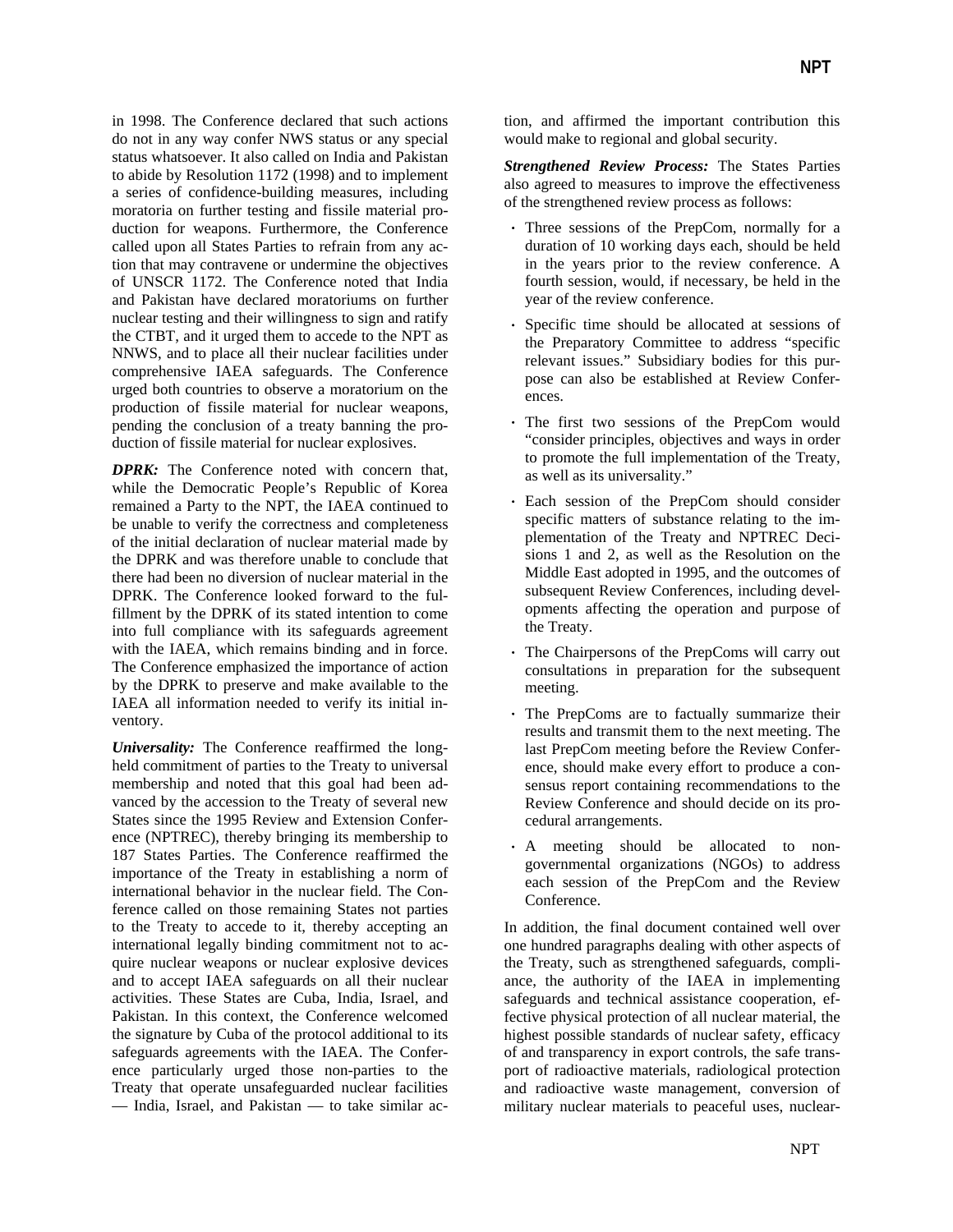weapon-free zones, non-recognition of any new NWS, and universal adherence to the Treaty.

Other significant developments at the 2000 Review Conference included:

*Joint NWS Statement:* A joint statement was issued by the five NWS on May 1. The 23-paragraph document covered nuclear disarmament, nonproliferation, nuclear-weapon-free zones, nuclear energy, and safeguards. The statement referred to their "unequivocal commitment" to fulfilling their NPT obligations and to the ultimate goals of a complete elimination of nuclear weapons and general and complete disarmament. The statement also noted that none of the NWS targets nuclear weapons at any other state. It reiterated their view that, in accordance with the Treaty, India and Pakistan do not have the status of NWS, and stressed that the two countries should implement UN Security Council Resolution 1172. The NWS statement also called for the preservation and strengthening of the Anti-Ballistic Missile (ABM) Treaty as a cornerstone of strategic stability and as a basis for further strategic offensive reductions. Furthermore, the statement referred to negotiation of a fissile material cutoff treaty (FMCT), but placed it in the context of an agreed work program for the CD.

*New Agenda Coalition:* Among the NNWS, the New Agenda Coalition (NAC)—a grouping of states that cuts across traditional regional associations and includes Brazil, Egypt, Ireland, Mexico, New Zealand, South Africa, and Sweden—played a dominant role in putting forth disarmament proposals and in directly negotiating the text on disarmament with the NWS. The coalition proposed identifying "areas in which" and "means through which" future progress should be sought on nuclear disarmament. A key demand of the coalition was for the NWS to "make an unequivocal undertaking" to totally eliminate their nuclear arsenals and to "engage in an accelerated process of negotiations" during the upcoming 2000-2005 review period. In addition, the coalition called for early and interim steps, including adaptation of nuclear postures to preclude the use of nuclear weapons; dealerting and removal of warheads from delivery vehicles; reductions in tactical nuclear weapons leading to their elimination; greater transparency with regard to nuclear arsenals and fissile material inventories; and irreversibility in removing excess fissile material from weapons programs and in all nuclear disarmament, nuclear arms reduction, and nuclear arms control measures. They also promoted an appropriate subsidiary body in the CD with a mandate to deal with nuclear disarmament and the rapid negotiation and conclusion of legally binding security assurances for NNWS party to the Treaty.

The full text of the Final Document can be found at [http://disarmament2.un.org/wmd/npt/finaldoc.html.](http://disarmament2.un.org/wmd/npt/finaldoc.html)

## Preparatory Committee (PrepCom) 1997- 1999

The 1999 PrepCom took place from 10-21 May in New York. It was chaired by Ambassador Camilo Reyes-Rodriguez of Columbia and was attended by 119 States Parties. Israel and Cuba attended as observers, as well as more than 60 NGOs. In addition to discussing the implementation of 1995 Principles and Objectives, the PrepCom also considered proposals concerning the expected outcome of the Review Conference. The Committee reached agreement on the provisional agenda for the Review Conference, the allocation of items to the three main committees, the office bearers of the Conference, the draft rules of procedure for the Conference, as well as the estimated costs of the Conference and the schedule of the division of costs.

The 1998 session of the PrepCom took place from 27 April to 8 May in Geneva and was chaired by Ambassador Eugeniusz Wyzner (Poland). The session was attended by 97 countries, two observers (Brazil and Israel), and 76 NGOs. The Committee continued the process of reviewing the operation of the Treaty, taking into account the decisions and the Resolution on the Middle East adopted at the 1995 NPT Review and Extension Conference. Specific time was also allocated for discussions on three issues: security assurances for parties to the NPT; the resolution on the Middle East; and a non-discriminatory and universally applicable convention banning the production of fissile material for nuclear weapons or other nuclear explosive devices (FMCT).

The first session of the Preparatory Committee for the 2000 NPT Review Conference was held at UN headquarters in New York from 7-18 April 1997. The PrepCom was attended by 149 countries under the chairmanship of Ambassador Pasi Patokallio (Finland). Brazil, Cuba, Israel, and Pakistan participated as observers. One hundred and thirteen NGOs also attended. The Chairman issued a statement recommending that time be allocated at the second session for discussion and consideration of proposals concerning security assurances, the Resolution on the Middle East, and an FMCT.

### The 1995 Review and Extension Conference (NPTREC)

The Review and Extension Conference was convened at United Nations Headquarters from 17 April to 12 May 1995, with 175 of the then 179 States Parties taking part. Ten States not parties attended as observ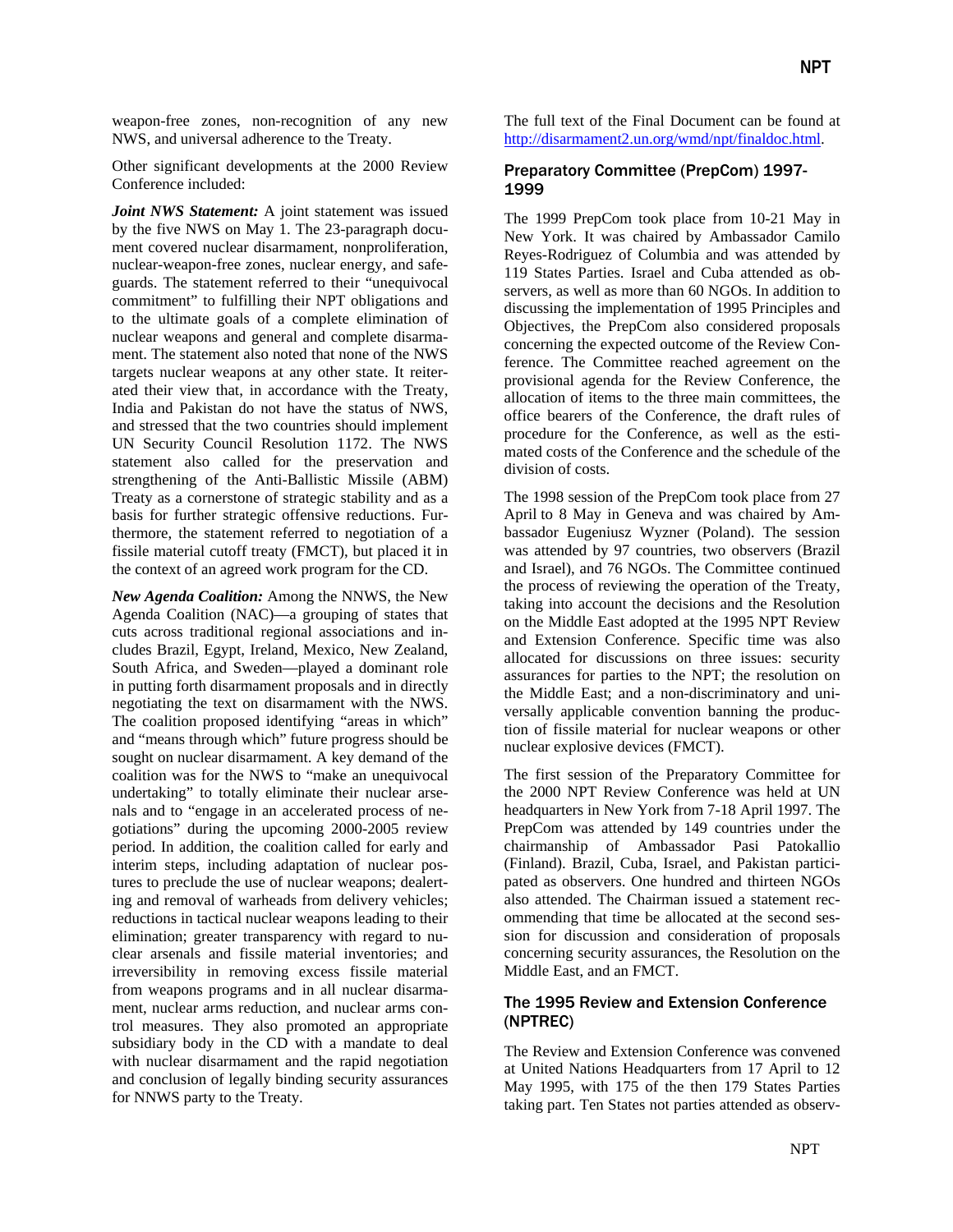ers, as did 195 NGOs. The bureau of the NPTREC comprised President Jayantha Dhanapala (Sri Lanka); Secretary-General Prvoslav Davinic (Director of the UN Center for Disarmament Affairs); 33 Vice-Presidents (Algeria, Australia, Austria, Bangladesh, Belarus, Bulgaria, Cameroon, Canada, China, Congo, Czech Republic, Finland, France, Indonesia, Iran, Japan, Malaysia, Mali, Mexico, Norway, Peru, Romania, Russian Federation, Slovakia, South Africa, Sweden, Trinidad and Tobago, Uganda, Ukraine, United Kingdom, United Republic of Tanzania, United States, and Venezuela); Main Committee I: Chairman Isaac Ayewah (Nigeria), Vice-Chairmen: Richard Starr (Australia) and Anatoli Zlenko (Ukraine); Main Committee II: Chairman André Erdös (Hungary); Vice-Chairmen: Enrique de la Torre (Argentina), Rajab Sukayri (Jordan); Main Committee III: Chairman Jaap Ramaker (Netherlands); Vice-Chairmen: Yanko Yanes (Bulgaria), Gustavo Alvarez Goyoaga (Uruguay); Drafting Committee: Chairman Tadeusz Strulak (Poland); Vice-Chairmen: Nabil Fahmy (Egypt) and Pasi Patokakallio (Finland); and Credentials Committee: Chairman Andelfo Garcia (Colombia); Vice-Chairmen: Alyksandr Sychou (Belarus) and Mary Elizabeth Hoinkes (United States).

The 1995 NPTREC held 19 plenary meetings together with several sessions of the informal "President's Consultations." On 11 May, the Conference adopted without a vote a package of three decisions, comprising Decision 1 (NPT/CONF.1995/L.4) on "Strengthening the Review Process for the Treaty"; Decision 2 (NPT/CONF.1995/L.5) on "Principles and Objectives for Nuclear Non-proliferation and Disarmament"; and Decision 3 (NPT/CONF.1995/L.6) on "Extension of the Treaty on the Non-Proliferation of Nuclear Weapons." The Conference decided thereby "that, as a majority exists among States party to the Treaty for its indefinite extension, in accordance with Article X, Paragraph 2, the Treaty shall continue in force indefinitely." The NPTREC also adopted draft resolution (NPT/CONF.1995/L.8) on the Middle East, as orally amended, without a vote, as Resolution 1, sponsored by the three NPT depositary States.

*Decision 1* on a strengthened review process for the Treaty (largely based on Canadian and South African suggestions) specified that:

- ⋅ Review Conferences should continue to be held every five years and that the next such conference should be held in the year 2000;
- ⋅ beginning in 1997, the PrepCom should meet for 10 working days, in each of the three years prior to the Review Conference, and if necessary, a

fourth PrepCom may be held in the year of the Review Conference;

- ⋅ the purpose of the PrepCom would be to consider principles, objectives, and ways in order to promote the full implementation of the Treaty, as well as its universality, including those identified in Decision 2, and to make recommendations thereon to the Review Conference, as well as making procedural preparations;
- ⋅ the present structure of the three Main Committees should continue and the question of overlap of issues being discussed in more than one Committee should be resolved in the General Committee;
- subsidiary bodies could be established within the respective Main Committees; and
- ⋅ Review Conferences should look forward as well as back, identify areas for further progress in the strengthened implementation of the Treaty.

*Decision 2* on principles and objectives for nuclear nonproliferation and disarmament covered seven substantive areas to promote the full realization and effective implementation of the Treaty that included *inter alia:*

- ⋅ furthering universal adherence to the Treaty;
- ⋅ promoting nuclear nonproliferation without hampering the peaceful uses of nuclear energy;
- ⋅ pursuing nuclear disarmament, in particular a "programme of action" on: (i) completion by the CD of a universal and internationally and effectively verifiable CTBT no later than 1996, and pending the entry into force of a CTBT the NWS should exercise utmost restraint; (ii) immediate commencement and early conclusion of a nondiscriminatory and universally applicable FMCT; and (iii) determined pursuit by the NWS of systematic and progressive efforts to reduce nuclear weapons globally, with the ultimate goal of eliminating those weapons, and by all states of general and complete disarmament;
- ⋅ endorsing the establishment of internationally recognized NWFZs, on the basis of arrangements freely arrived at, as enhancing global and regional security, especially in regions of conflict such as in the Middle East;
- noting the security assurances under UNSC Res. 984, and calling for an internationally and legally binding instrument on such assurances;
- ⋅ requiring full-scope safeguards and internationally legally binding commitments not to acquire nuclear weapons or other nuclear explosive devices